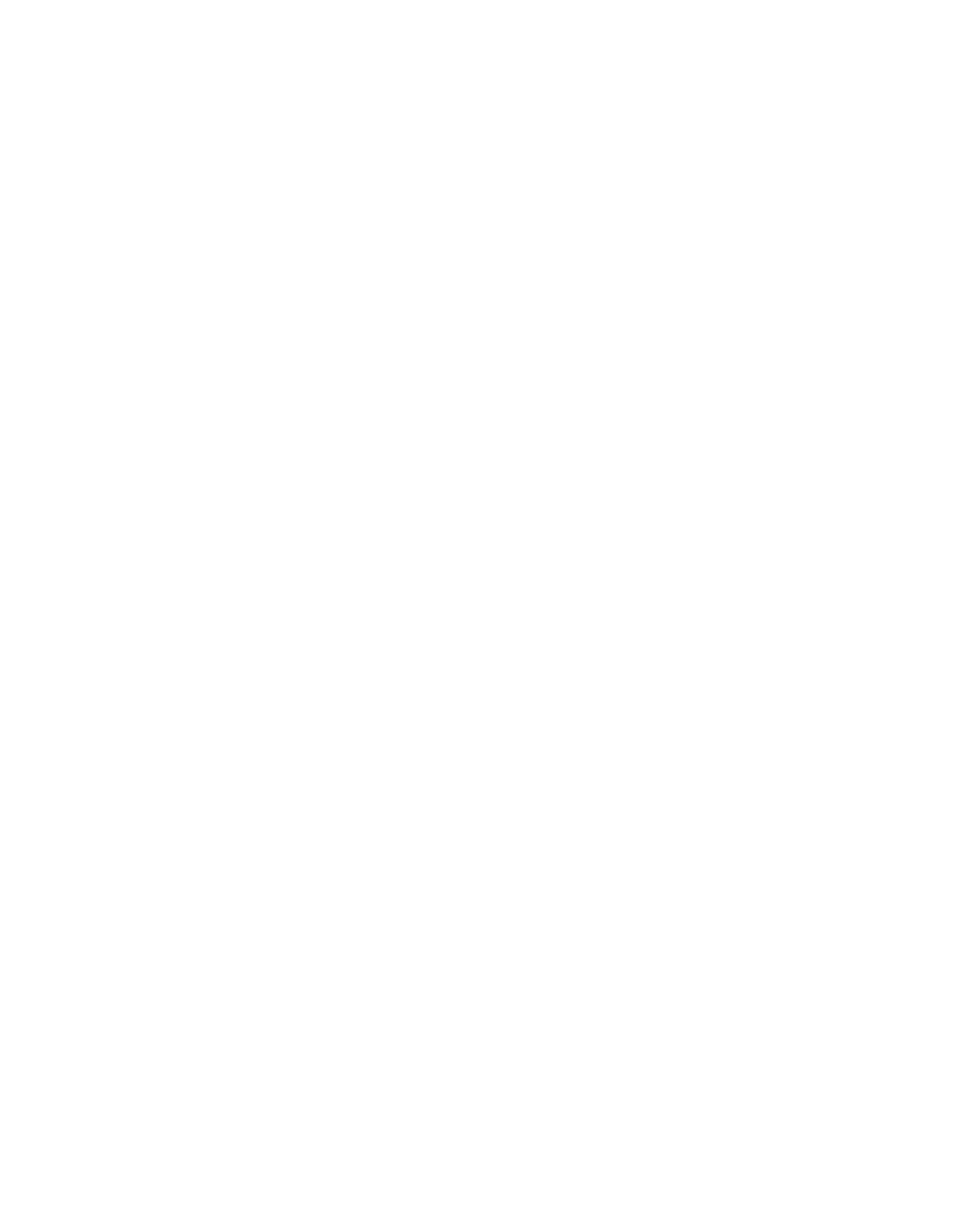**Genetic Diversity and Population Structure in the Threatened Oregon Silverspot Butterfly (***Speyeria zerene hippolyta***) in Western Oregon and Northwestern California —Implications for Future Translocations and the Establishment of New Populations**

By Mark P. Miller, Thomas D. Mullins, and Susan M. Haig

Prepared in cooperation with the U.S. Fish and Wildlife Service

Open-File Report 2016–1162

**U.S. Department of the Interior U.S. Geological Survey**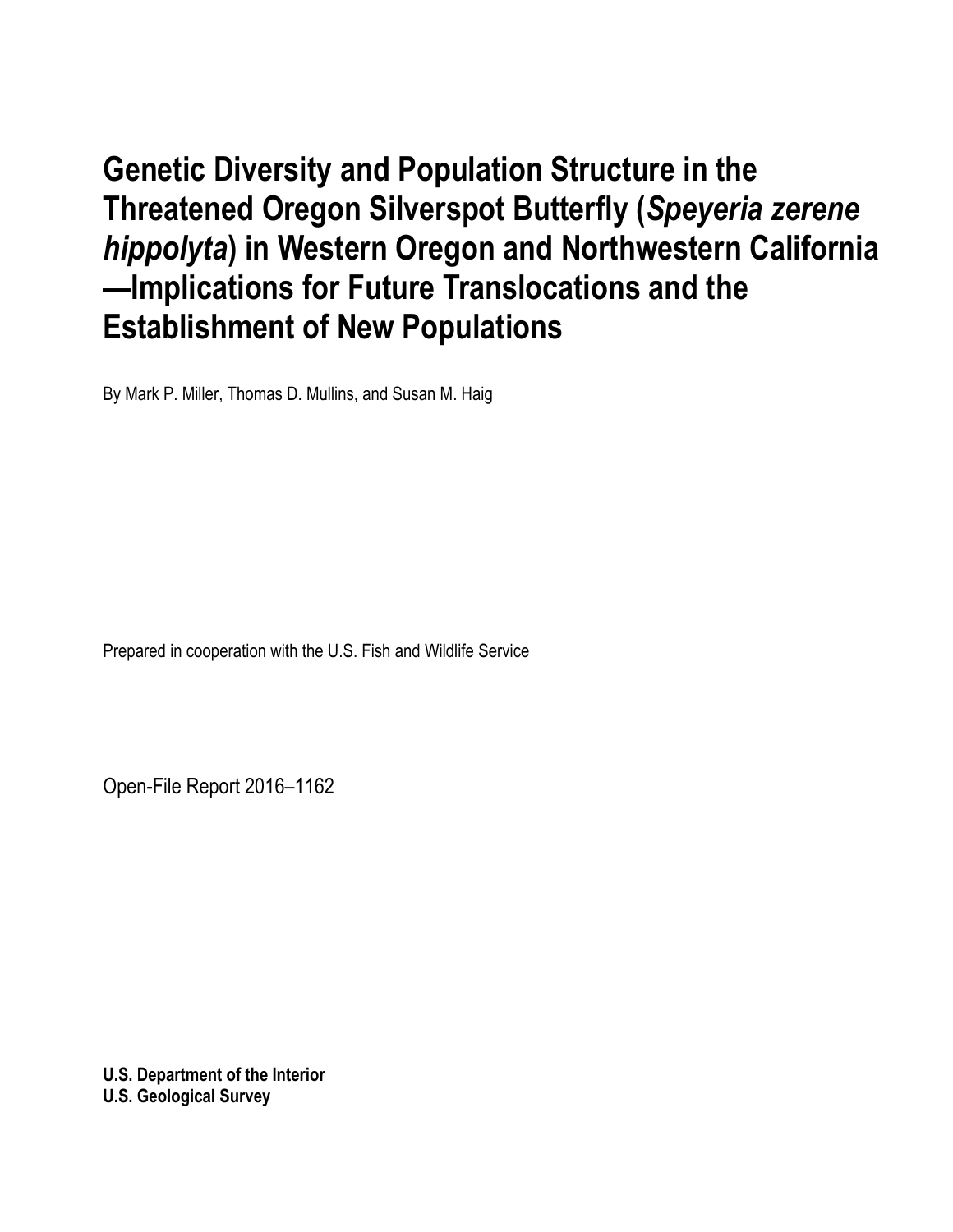#### **U.S. Department of the Interior**

SALLY JEWELL, Secretary

### **U.S. Geological Survey**

Suzette M. Kimball, Director

U.S. Geological Survey, Reston, Virginia: 2016

For more information on the USGS—the Federal source for science about the Earth, its natural and living resources, natural hazards, and the environment—visit <http://www.usgs.gov/> or call 1–888–ASK–USGS (1–888–275–8747).

For an overview of USGS information products, including maps, imagery, and publications, visit [http://store.usgs.gov.](http://www.usgs.gov/pubprod)

Any use of trade, firm, or product names is for descriptive purposes only and does not imply endorsement by the U.S. Government.

Although this information product, for the most part, is in the public domain, it also may contain copyrighted materials as noted in the text. Permission to reproduce copyrighted items must be secured from the copyright owner.

Suggested citation:

Miller, M.P., Mullins, T.D., and Haig, S.M., 2016, Genetic diversity and population structure in the threatened Oregon silverspot butterfly (*Speyeria zerene hippolyta*) in western Oregon and northwestern California— Implications for future translocations and the establishment of new populations: U.S. Geological Survey Open-File Report 2016-1162, 23 p., http://dx.doi.org/10.3133/ofr20161162.

ISSN 2331-1258 (online)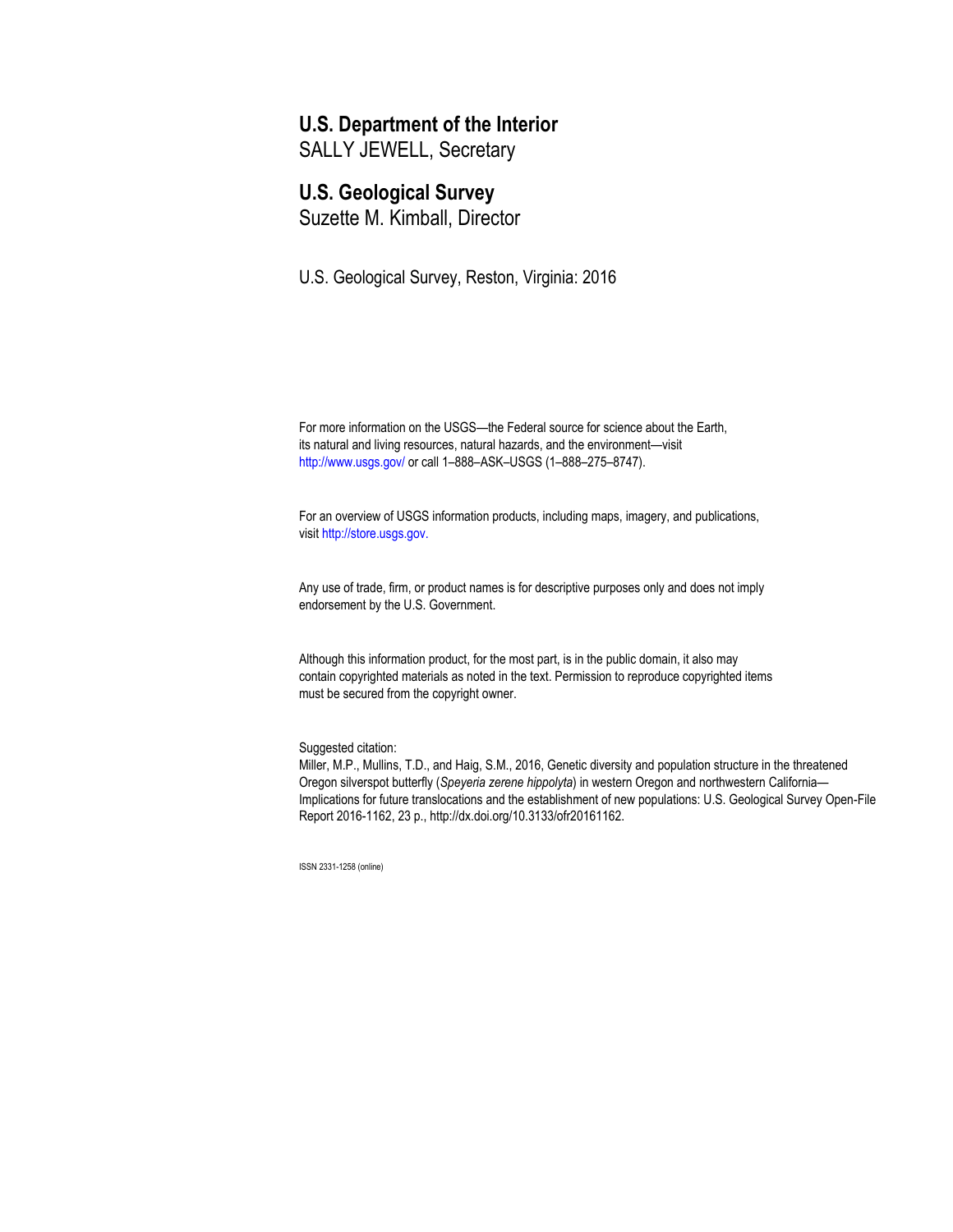# **Contents**

| Results.                                                                                                                                                                                     |    |
|----------------------------------------------------------------------------------------------------------------------------------------------------------------------------------------------|----|
|                                                                                                                                                                                              |    |
|                                                                                                                                                                                              |    |
|                                                                                                                                                                                              |    |
|                                                                                                                                                                                              |    |
| <b>Discussion</b>                                                                                                                                                                            |    |
|                                                                                                                                                                                              |    |
|                                                                                                                                                                                              |    |
|                                                                                                                                                                                              |    |
|                                                                                                                                                                                              |    |
|                                                                                                                                                                                              |    |
|                                                                                                                                                                                              |    |
| Appendix1. Sample Information for Oregon Silverspot Butterfly Specimens Included in This Analysis 22<br>Appendix 2. Haplotype Frequencies Among Populations of Oregon SilverSpot Butterflies |    |
|                                                                                                                                                                                              | 23 |

# **Figures**

**Figure 1.** Map showing sampling locations of Oregon silverspot butterflies (*Speyeria zerene hippolyta*; black circles) and *Speyeria zerene gloriosa* (gray circles), western Oregon and northwestern California........................... 4 **Figure 2.** Unweighted Pair Group Method with Arithmetic Mean (UPGMA) dendrograms showing genetic differentiation patterns among Oregon silverspot butterfly populations using haplotype frequencies (F<sub>S</sub>T; panel A) or molecular distances among haplotypes ( $\Phi$ <sub>ST;</sub> panel B) as the measure of differentiation ............ 12 **Figure 3.** Extrapolated rarefaction curve showing predicted effect of sample size on number of haplotypes expected in samples of *Speyeria zerene hippolyta* from Mount Hebo, western Oregon.......................................... 14 **Figure 4.** Midpoint-rooted phylogenetic tree showing relationships between haplotypes detecting in *Speyeria zerene hippolyta* (no asterisks) and *S. z. gloriosa* (indicated by single asterisk). .................................................... 16

# **Tables**

| Table 1. Mitochondrial primer sequences developed for amplification of the mitochondrial cytochrome oxidase     |    |
|-----------------------------------------------------------------------------------------------------------------|----|
| Table 2. Sample sizes (n) and genetic diversity levels detected in Speyeria zerene hippolyta and S. z. gloriosa |    |
|                                                                                                                 |    |
| Table 3. Global and pairwise measures of genetic differentiation of Oregon silverspot butterfly populations     |    |
| based on mitochondrial DNA sequences, at sites in western Oregon and northwestern California 11                 |    |
| Table 4. Subset of information from appendix 2 highlighting observed counts of haplotypes detected              |    |
| among Rock Creek and Mount Hebo zoo samples and among wild-caught butterflies from Rock Creek                   |    |
|                                                                                                                 | 13 |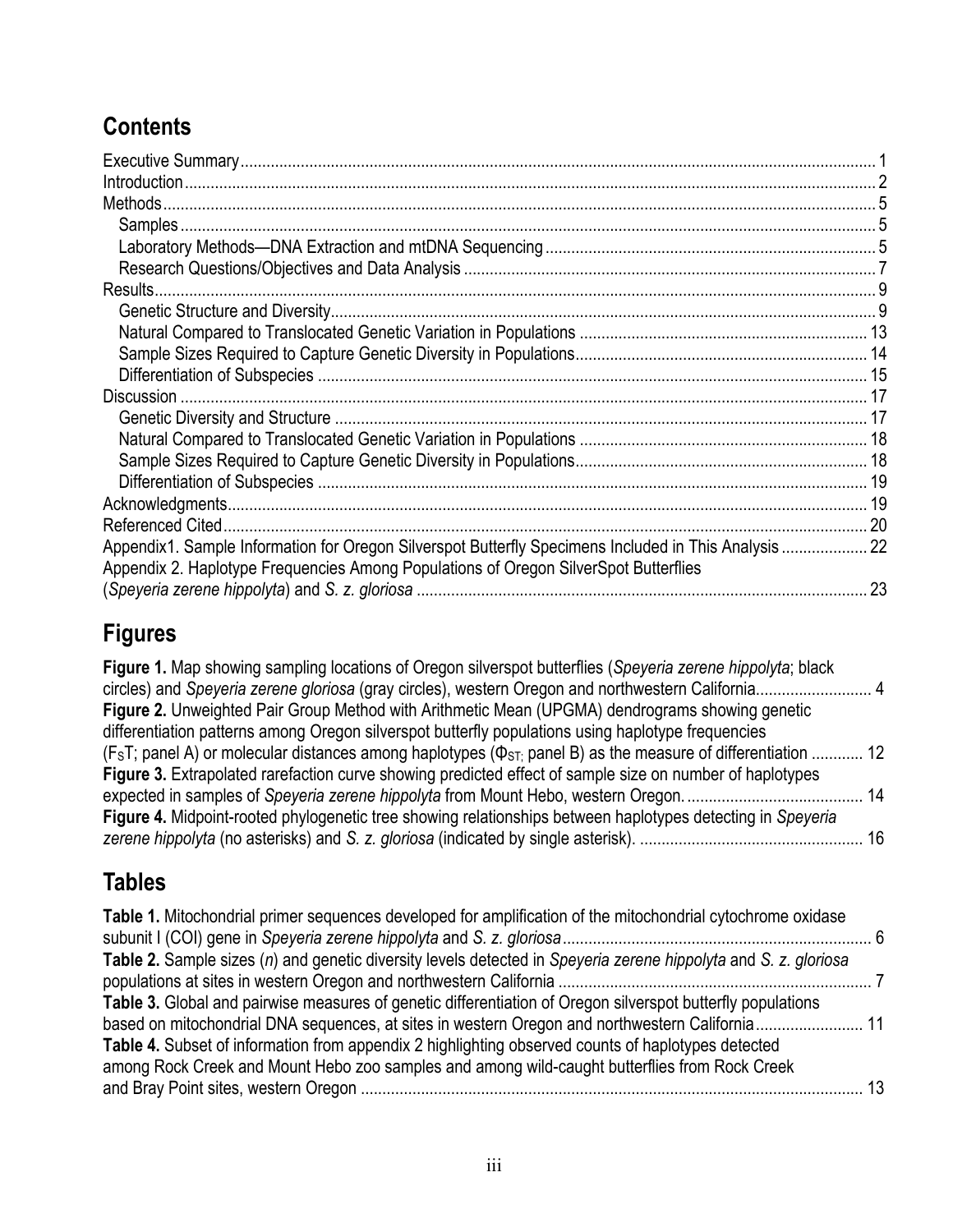# **Conversion Factors**

International System of Units to Inch/Pound

| <b>Multiply</b>      | By          | To obtain               |
|----------------------|-------------|-------------------------|
|                      | Volume      |                         |
| milliliter (mL)      | 0.033814    | ounce, fluid (fl. oz)   |
| microliter $(\mu L)$ | 0.000033814 | ounce, fluid (fl. oz)   |
|                      | Mass        |                         |
| milligram (mg)       | 0.000035274 | ounce, avoirdupois (oz) |

Temperature in degrees Celsius (°C) may be converted to degrees Fahrenheit (°F) as °F = (1.8 × °C) + 32.

## **Datum**

Horizontal coordinate information is referenced to North American Datum of 1983 (NAD 83).

# **Abbreviations**

| AMOVA        | Analysis of Molecular Variance                    |
|--------------|---------------------------------------------------|
| bp           | base pair                                         |
| COI          | cytochrome oxidase subunit I                      |
| <b>DNA</b>   | deoxyribonucleic acid                             |
| mtDNA        | mitochondrial DNA                                 |
| <b>OSB</b>   | Oregon silverspot butterfly                       |
| <b>PCR</b>   | polymerase chain reaction                         |
| SSDr         | residual sums of squared deviations               |
| <b>UPGMA</b> | Unweighted Pair Group Method with Arithmetic Mean |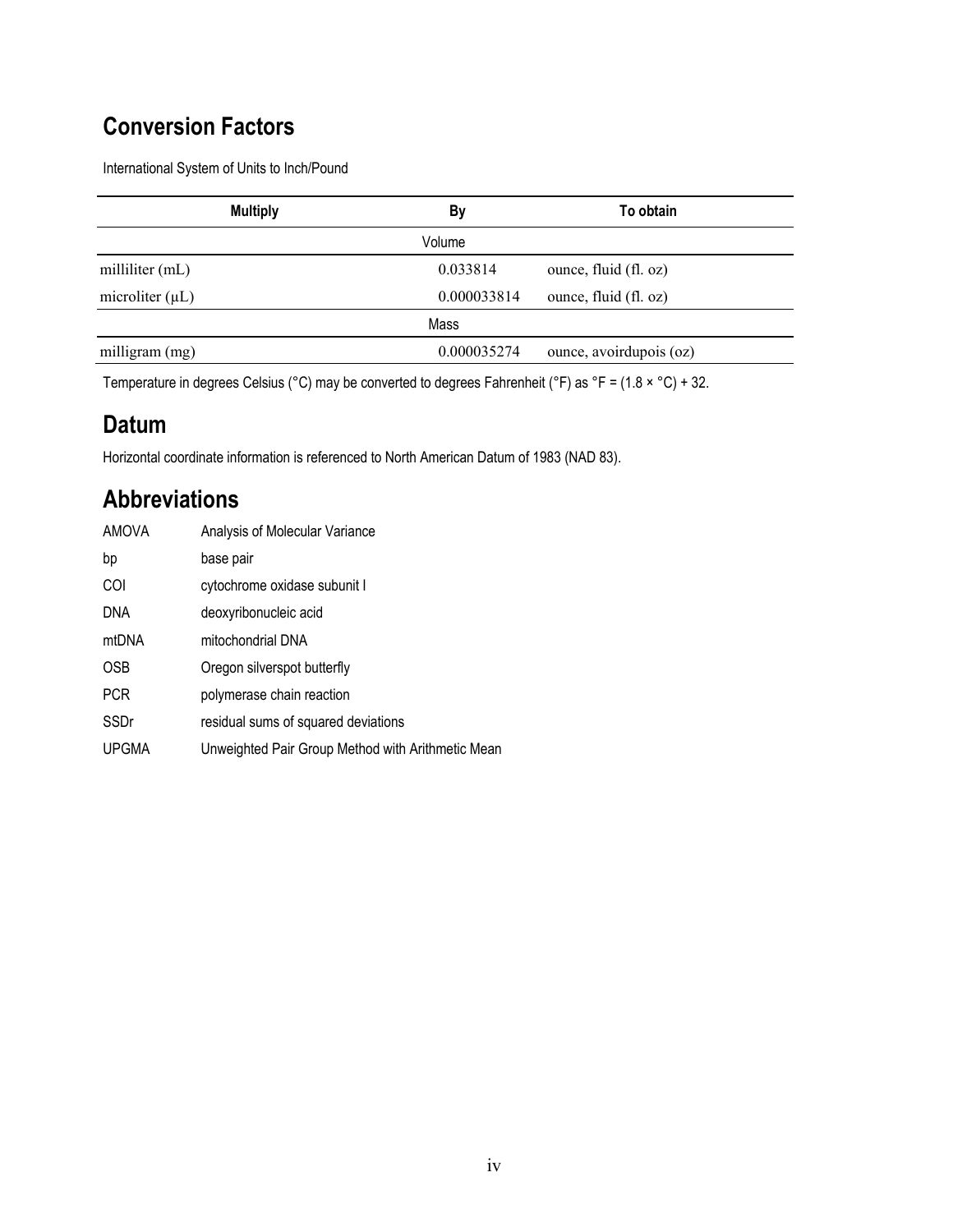# **Genetic Diversity and Population Structure in the Threatened Oregon Silverspot Butterfly (***Speyeria zerene hippolyta***) in Western Oregon and Northwestern California—Implications for Future Translocations and the Establishment of New Populations**

By Mark P. Miller, Thomas D. Mullins, and Susan M. Haig

### **Executive Summary**

We present results of population genetic analyses performed on Oregon silverspot butterflies (OSB; *Speyeria zerene hippolyta*) in western Oregon and northwestern California. We used DNA sequences from a 561-base pair region of the mitochondrial [cytochrome oxidase subunit I](https://en.wikipedia.org/wiki/Cytochrome_c_oxidase_subunit_I) (COI) gene for a dataset comprised of 112 *S. z. hippolyta* and 32 *S. z. gloriosa* individuals collected at 9 locations in western Oregon and northwestern California. The most pertinent findings thus far are summarized as follows:

- Among OSB populations, genetic diversity is lowest at Mount Hebo and highest at Rock Creek and Bray Point. Of the 32 haplotypes detected in OSB, only 2 were shared among populations (1 shared by Mount Hebo, Cascade Head, Bray Point, and Rock Creek, and 1 shared by Rock Creek and Lake Earl). The remaining 30 haplotypes were identified in individual populations, highlighting the strong differentiation among sites. It is unclear if the shared haplotypes represent widespread, naturally occurring genetic variation or if allele sharing among populations is due to translocation history.
- Using full siblings of individuals that were released at Rock Creek and Bray Point in 2012 as comparison standards, the analyses suggest that 54 percent of the sampled individuals from Bray Point were naturally recruited into the population and were not originating from the 2012 release of captive reared individuals. Likewise, 33 percent of the analyzed individuals from Rock Creek were naturally recruited. Both of these estimates may be underestimates if the shared alleles that we identified among populations are naturally occurring and not a product of the 2012 translocations.
- The results suggest that there are about 12–13 COI haplotypes in the Mount Hebo population. The U.S. Fish and Wildlife Service anticipates using Mount Hebo as the source of individuals when establishing new populations in the future. Nonlinear regression models based on a series of rarefaction analyses suggest that progeny from 12, 37, 109, and 326 female individuals would be required to respectively capture 25, 50, 75, and 90 percent of the allelic diversity from Mount Hebo.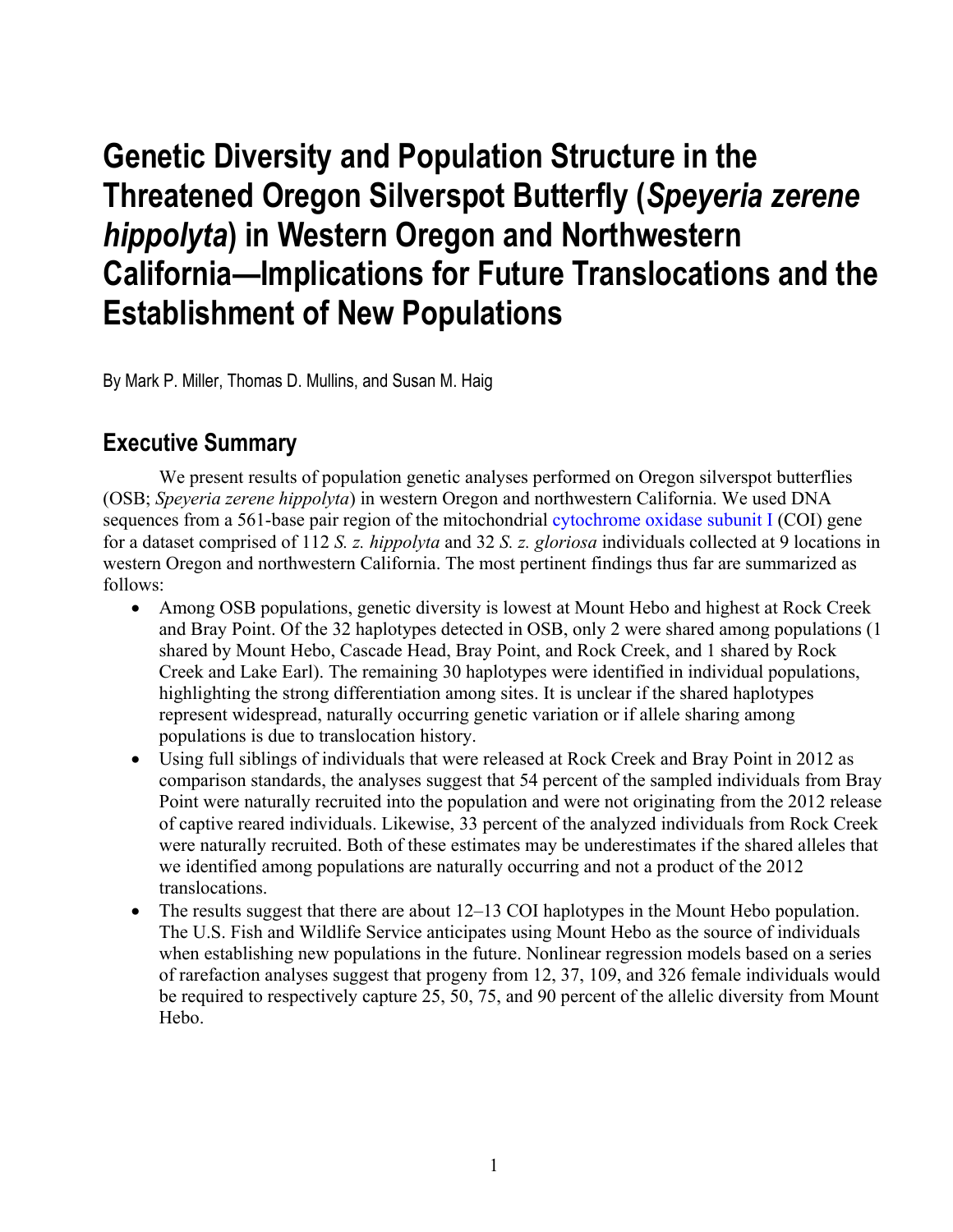• Phylogenetic analyses identified two different haplotype groups, but the two groups did not correspond to the different subspecies used in the analysis. One group included 22 *S. z. hippolyta* haplotypes and 7 haplotypes identified in *S. z. gloriosa*. The second group included eight haplotypes from *S. z. hippolyta,* three haplotypes from *S. z. gloriosa*, and one haplotype that was detected in both subspecies.

### **Introduction**

The Oregon silverspot butterfly (*Speyeria zerene hippolyta*) is listed as "threatened" by the U.S. Fish and Wildlife Service (1980), although the Service 5-year review recommends that a change in classification to "Endangered" is warranted (U.S. Fish and Wildlife Service, 2011). Once occurring from Long Beach Peninsula, Washington, to Del Norte County, California, the subspecies is now found at only four sites in western Oregon (Mount Hebo, Cascade Head, Bray Point, and Rock Creek) and at one site in northwestern California (Lake Earl) (Schultz and others, 2011; U.S. Fish and Wildlife Service, 2011). The subspecies is believed to be extirpated in Washington (Schultz and others, 2011). In this investigation, we use molecular genetic techniques to examine genetic structure and genetic diversity patterns among populations of Oregon silverspot butterflies in Oregon and California. The analyses are intended to facilitate the design of future butterfly translocation efforts that will lead to establishment of new, self-sustaining populations on the Long Beach Peninsula of southwestern Washington and on the Clatsop Plains in northwestern Oregon, as outlined in the Oregon silverspot butterfly recovery plan (U.S. Fish and Wildlife Service, 2001).

This investigation was designed to address the following four questions:

1. **Are there extensive genetic structure and genetic diversity differences among Oregon silverspot butterfly populations?** The taxon has a disjunct distribution, and the degree of genetic differentiation among the Oregon and California populations is currently unknown. If genetic structure exists, the results may indicate relatively low demographic connectivity among populations. If demographic connectivity is low, then population reestablishment following disturbance may be less likely in the absence of naturally occurring colonists from outside of the disturbed location. Considerations of genetic structure patterns also are relevant when planning for translocations. If strong genetic structure exists, resource managers may need to carefully consider the sources of potential colonists to ensure that appropriate populations are used to establish new, self-sustainable populations and that suites of locally adapted genes are present. However, if little genetic structure exists, then managers may effectively source individuals from numerous different populations to use in the translocation process. Such a scenario would be favorable, as it would minimize the demographic impact of butterfly capture on any one population and allow for larger numbers of individual butterflies to be translocated during the early stages of population establishment.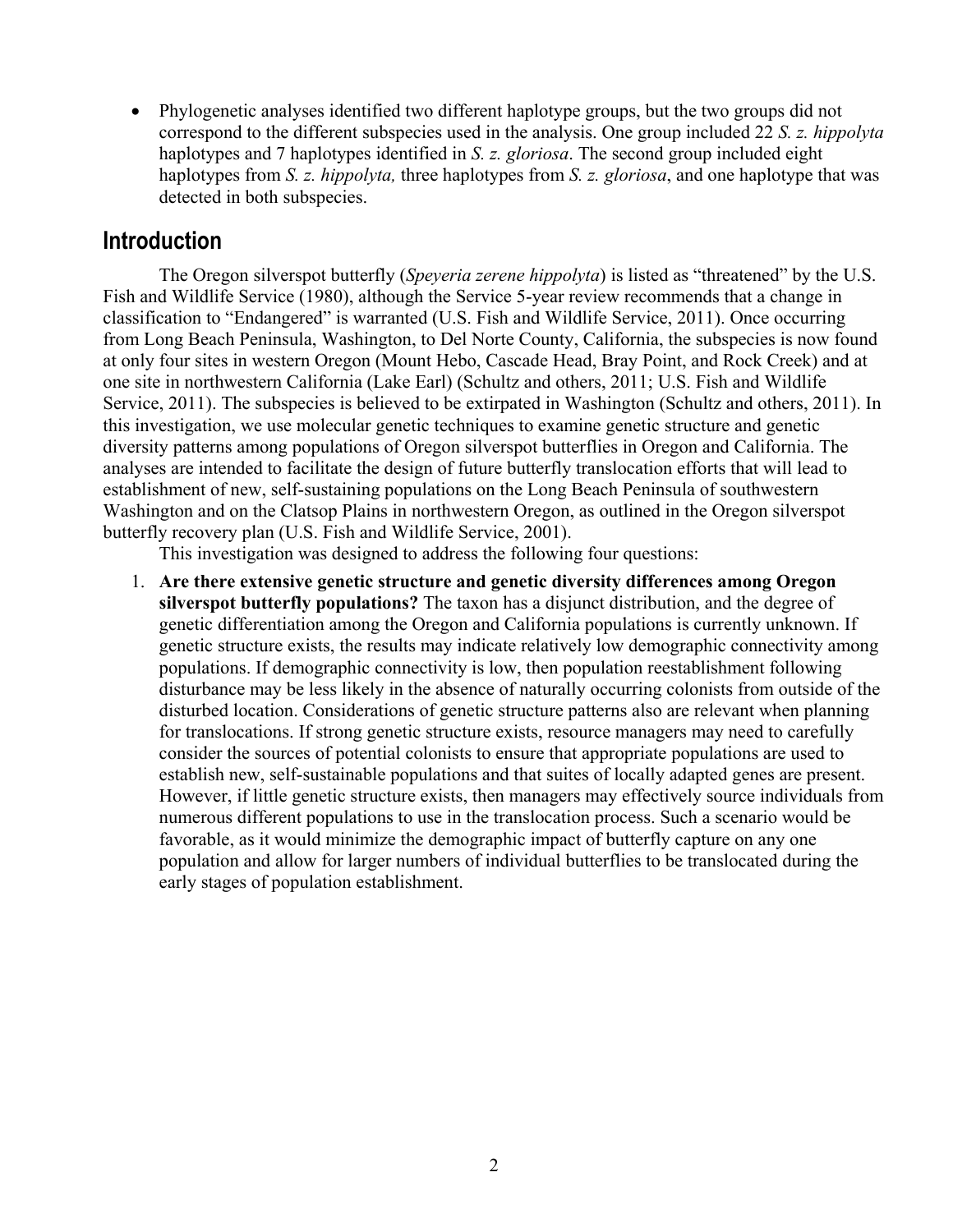- 2. **Among populations in Oregon where translocations have already occurred, what proportion of each population's ancestry can be attributed to the translocation source population versus the population's natural ancestry?** Protocols have been developed by the Oregon Zoo (Portland, Oregon) and the Woodland Park Zoo (Seattle, Washington) for the capture and captive rearing of Oregon silverspot butterflies (Andersen and others, 2010). Using these techniques, butterflies from the Mount Hebo, Cascade Head, and Rock Creek populations in Oregon have been translocated at different points in time to help supplement declining populations at Cascade Head, Bray Point, and Rock Creek (Van Buskirk, 2010). If genetic structure exists among the natural Oregon silverspot populations, then the translocation events potentially will generate admixed populations of mixed ancestry. If repeated translocations occur, then the possibility exists that the native genetic diversity within each population will be swamped out and lost. By examining the development of admixed populations in Oregon, insights may be gained about the utility of using mixed populations as sources of individuals for population establishment. Likewise, such investigations also may lead to a better understanding of the effects of additional translocations used to supplement newly established populations in the future.
- 3. **How many individuals need to be collected and translocated to ensure that newly established populations possess adequate genetic diversity?** The Oregon silverspot butterfly recovery plan specifies the establishment of at least one viable Oregon silverspot butterfly population in the Long Beach Peninsula of Washington and the Oregon Clatsop Plains among the recovery criteria (U.S. Fish and Wildlife Service, 2001). Population viability and persistence are linked with genetic diversity; therefore it is essential to ensure that translocated individuals used to establish new populations harbor sufficient genetic diversity that represents levels found in stable, viable source populations.
- 4. **Based on genetic data, is the Oregon silverspot butterfly readily discernible from** *S. z. gloriosa***, a subspecies that inhabits Oregon and California?** The range of the Oregon silverspot butterfly between the southern Oregon and northwestern California populations is intersected by the distribution of *Speyeria zerene gloriosa*, a taxon that is reportedly distributed throughout southwestern Oregon and northwestern California (fig. 1; also see fig. 3 in U.S. Fish and Wildlife Service, 2001, for historical distribution and overlap of five subspecies of *S. zerene*). Understanding the degree of distinction of these two taxa is relevant for several reasons. If clear genetic differences are noted between *S. z. hippolyta* and *S. z. gloriosa*, then precautions may be warranted when Oregon silverspot butterflies from central Oregon or northern California are used for translocation purposes to ensure that the correct subspecies is collected in the field for captive breeding. Alternatively, if no genetic differences between subspecies are identified, results may call into question the taxonomic designations applied to different silverspot butterfly subspecies and populations, which likewise may have implications for their protected status. Although this study includes only Oregon silverspots and the non-listed *S. z. gloriosa*, note that four other closely related subspecies occur in Washington, Oregon, and California, including the listed subspecies *S. z. behrensii* and *S. z. myrtlaea*.

This document provides detailed information regarding progress on this project thus far (June 2016). The original proposal was designed to provide inferences based on the joint analysis of a mitochondrial DNA (mtDNA) sequence dataset and a nuclear microsatellite dataset. To date, we only have been able to complete work on the mtDNA. We are continuing our efforts to generate the microsatellite data, and will update this document to reflect additional data as they become available.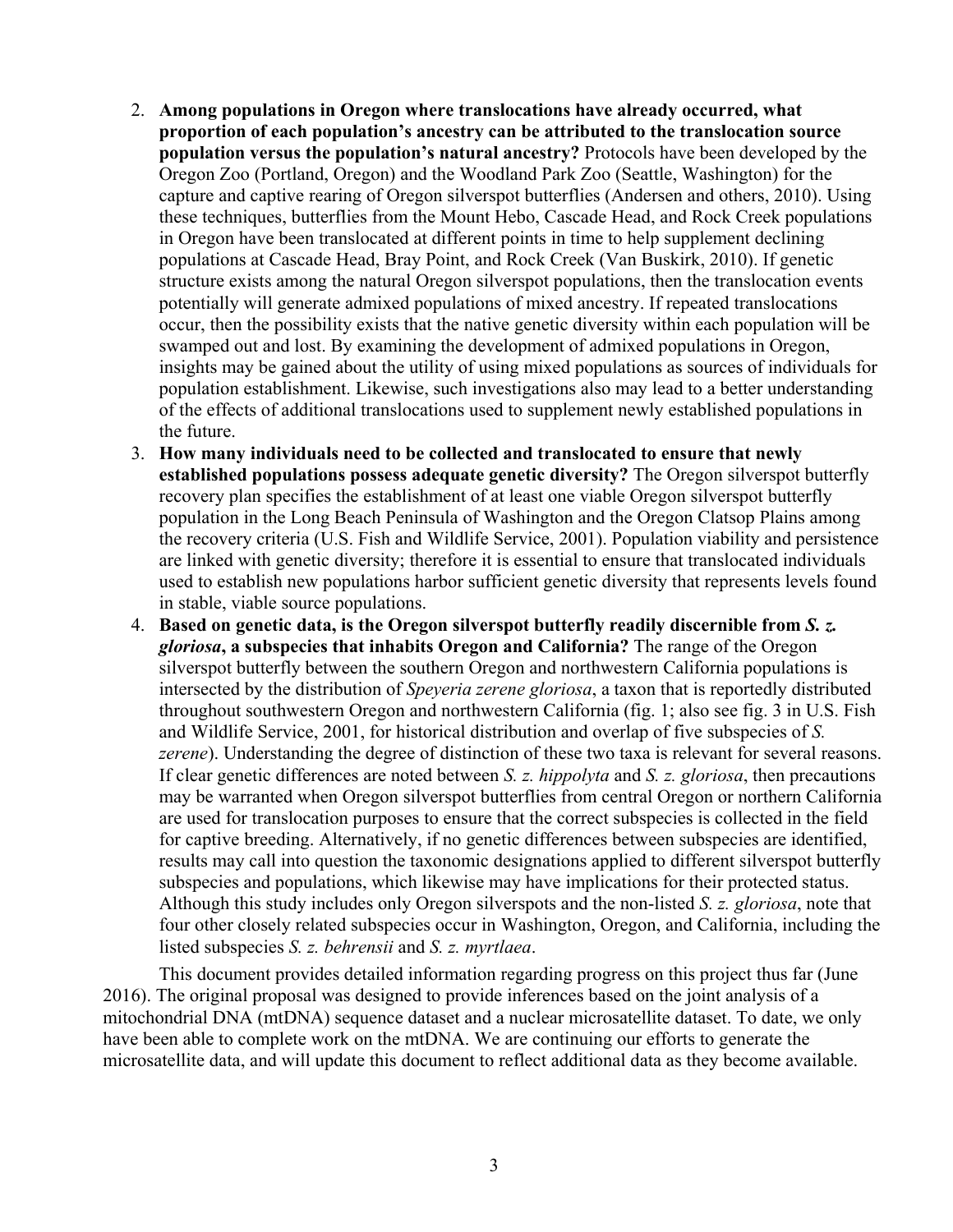

**Figure 1.** Map showing sampling locations of Oregon silverspot butterflies (*Speyeria zerene hippolyta*; black circles) and *Speyeria zerene gloriosa* (gray circles), western Oregon and northwestern California.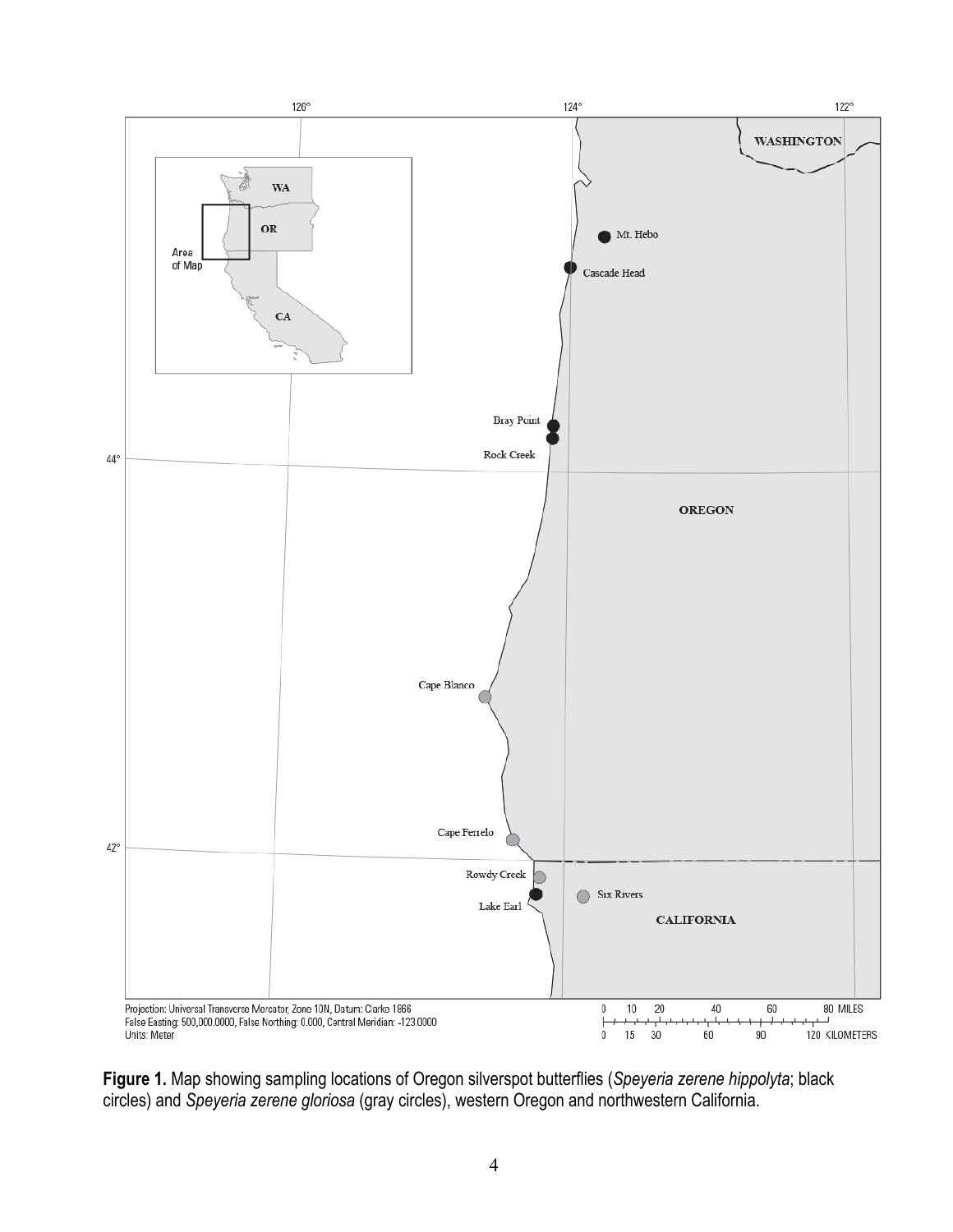### **Methods**

#### **Samples**

Samples were obtained from 119 *S. z. hippolyta* and 32 *S. z. gloriosa*. Tissue samples based on nonlethal wing clips (Keyghobadi and others, 2009; Hamm and others, 2010) of *S. z. hippolyta* were obtained from five sites during summer 2012 (fig. 1): Mount Hebo, Cascade Head, Rock Creek, and Bray Point, Oregon, and Lake Earl, California. Individual butterflies were captured using nets, after which small pieces of hindwing and wing vein material were removed and stored in individual envelopes that were frozen upon returning to the laboratory. All butterflies were released from their original capture location after sample acquisition occurred. Sampling at Cascade Head yielded only eight samples in 2012. Therefore, we incorporated an additional five samples from this site based on collections in 2013. Two additional deceased whole animals were included among our samples, one from Rock Creek (2009) and one from Mount Hebo (2011). Samples of the non-threatened *S. z. gloriosa* were obtained as either wing clips or whole leg from individuals sampled at Cape Ferrelo and Cape Blanco, Oregon, and Rowdy Creek and Six Rivers National Forest, California, and preserved as described earlier in this paragraph. Information associated with each sample included in these analyses is provided in appendix 1.

To better understand the effects and dynamics of translocations that occurred during the 2012 field season, we also were given samples of first or second instar larvae that were captive-reared progeny of field-collected female butterflies obtained during the 2011 field season. Inseminated female butterflies were collected at Mount Hebo and Rock Creek for use in the Oregon silverspot butterfly captive propagation program (Van Buskirk, 2010). Female butterflies were housed at either the Oregon Zoo or the Woodland Park Zoo, and eggs of females that oviposited were carefully maintained and allowed to develop under controlled settings. Overall, we received a single larva from each egg-laying female (Mount Hebo, *n*=7; Rock Creek, *n*=12), with the remaining eggs all maintained and allowed to develop in preparation for field releases in 2012. Consequently, the zoo-derived samples represent full siblings of the released individuals from 2012, the relevance of which will be discussed under the methods for research objective 2 (see section, "Research Questions/Objectives and Data Analysis").

#### **Laboratory Methods—DNA Extraction and mtDNA Sequencing**

Genomic DNA was extracted from all samples. In the case of wing clips, vein tissue was excised from the samples to optimize DNA recovery, with excess wing membrane and scales being removed from around the vein to minimize the presence of polymerase chain reaction (PCR) inhibiting compounds. Extractions were performed using QIAGEN© DNeasy Blood and Tissue Kit (insect protocol), with the following modifications. Samples were placed in a -80 °C freezer for 2 hours and then crushed using a microtube pestle prior to the extraction protocol. The proteinase K incubation time was increased to 48 hours with the addition of 20  $\mu$ L of 20 mg/mL proteinase K at 0- and 24-hour time points. Samples were eluted from columns after a 5-minute incubation with 100µL of buffer AE heated to 70 °C. All stocks of DNA samples were diluted 1:10, of which 4 µL was used for each PCR reaction.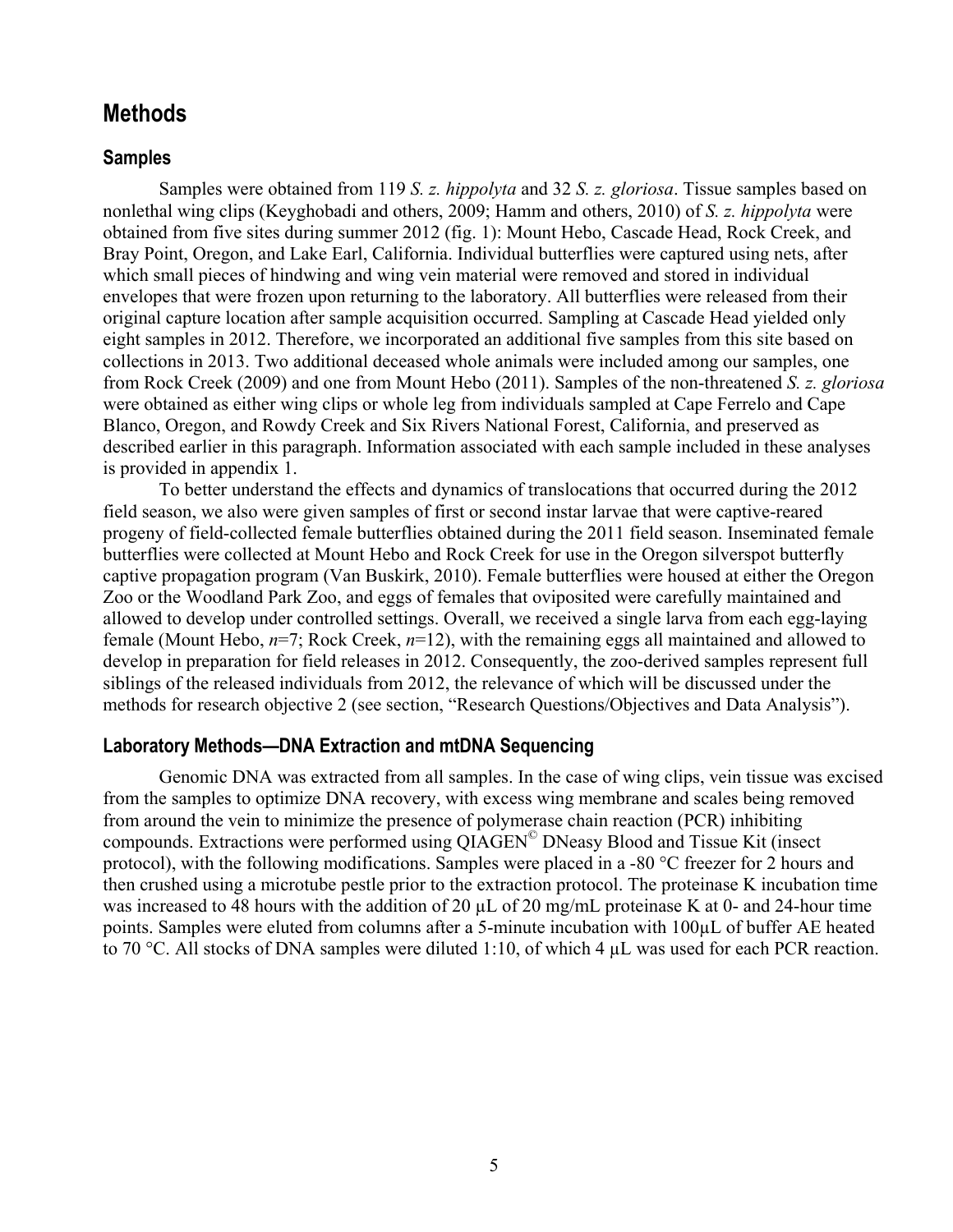Initial amplification of the mitochondrial cytochrome oxidase subunit I (COI) gene was performed with primers K693/PAT2K837 (Simon and others, 1994), which produced a 1,600-base pair (bp) fragment. Based on these initial sequences, we designed five additional primers that ideally could be used to amplify three overlapping segments corresponding to about 1,300 bp of the COI gene (CI-J-1751A/OSP2347R, OSBF2216F/OSBF2569R, OSBF2347F/PAT2K837; table 1). PCR amplifications were performed in 25  $\mu$ L reactions containing 2.0 mM MgCl<sub>2</sub>), 1  $\mu$ M of primers, 100  $\mu$ M of each dNTP, 1X PCR buffer, and 1U AmpliTaq Gold® DNA polymerase (ThermoFisher Scientific). Thermalcycling parameters included a 5 minute denaturation at 94 °C followed by 35 cycles of denaturation at 94 °C for 30 seconds, annealing at 50 °C for 30 seconds, and extension at 72 °C for 30 seconds, followed by a 10-minute 72 °C extension. All PCR products were bi-directionally sequenced with BigDye<sup>®</sup> version 3.1 dye terminator sequencing chemistry and resolved on an ABI<sup>TM</sup> 3730 automated DNA sequencer. With the exception of the 3 prime region of this fragment (amplified by OSBF2347F/PAT2K837), inconsistent amplification or poor sequences from some fragments in some individuals led to the presence of a heterogeneous sequence dataset where not all individuals possessed data from the exact same regions. Thus, despite repeated attempts to obtain the full sequence for all individuals, we ultimately were only able to analyze the final 561 bp of the target region. Resulting sequence chromatograms were aligned, edited, and trimmed using the program Geneious 7.0.6 (Kearse and others, 2012).

**Table 1.** Mitochondrial primer sequences developed for amplification of the mitochondrial cytochrome oxidase subunit I (COI) gene in *Speyeria zerene hippolyta* and *S. z. gloriosa*.

| <b>Primer</b>          | <b>Sequence</b>                    |
|------------------------|------------------------------------|
| $CI-J-1751A1$          | <b>GGATCACCTGATATAGCATTC</b>       |
| <b>PAT2K837</b>        | <b>TCCATTACATATAATCTGCCATATTAG</b> |
| OSBF2347F <sup>1</sup> | CAGTTGGAATAGATATTGATACTCG          |
| OSBF2347R <sup>1</sup> | CGAGTATCAATATCTATTCCAACTG          |
| SOBF2216F              | GGAATAATTTACGCTATAATAGC            |
| SOBF2609R              | CCTGTAAATAATGGGTATCAGTG            |

<sup>1</sup>Modified from primers in Simon and others (1994).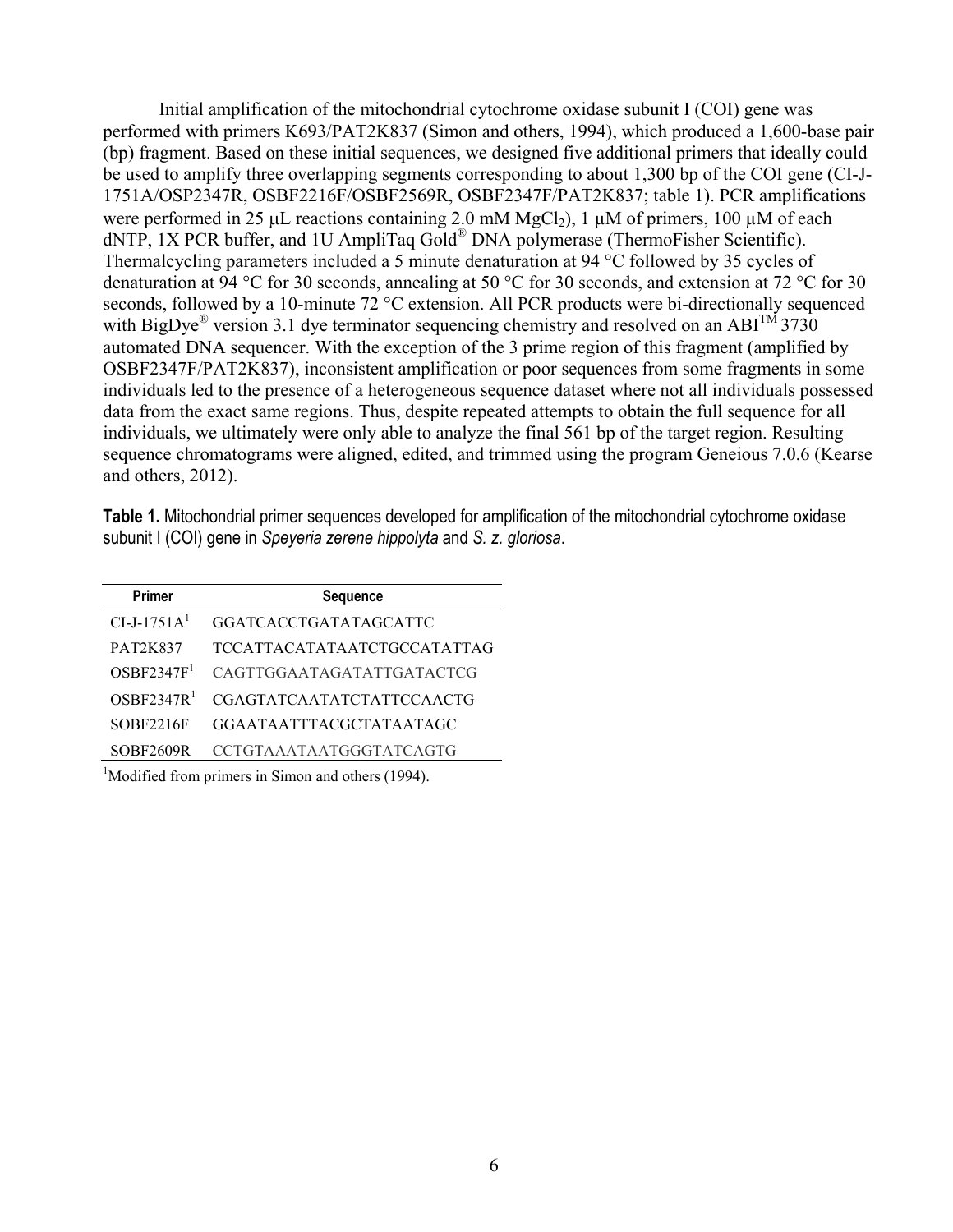#### **Research Questions/Objectives and Data Analysis**

#### **1. Are there extensive genetic structure and genetic diversity differences among Oregon silverspot butterfly populations?**

FaBox version 1.4.1 (Villesen, 2007) was used to identify the set of unique haplotypes in the dataset and to convert the sequence alignment to an input file used for analysis with the program Arlequin version 3.5 (Excoffier and Lischer, 2010). Arlequin was subsequently used to quantify genetic diversity for each population using measures that included the number of haplotypes in each population (*A*), gene diversity (*H*), and nucleotide diversity ( $\pi$ ).

Arlequin likewise was used to perform an Analysis of Molecular Variance (AMOVA) and to derive measures of differentiation among the set of sampled populations. Two variants of the AMOVA were performed. The first variant used only information on haplotype frequencies within populations and led to a conventional measure of genetic differentiation  $(F_{ST})$ . The second variant incorporated information on molecular distances among haplotypes, leading to a derived measure of differentiation that indicated haplotype frequencies and the degree to which haplotypes themselves are phylogenetically divergent ( $\Phi_{ST}$ ). MEGA version 5.2.2 (Tamura and others, 2011) was used to generate Unweighted Pair Group Method with Arithmetic Mean (UPGMA) dendrograms using analysis results as input, thereby allowing us to more readily visually interpret the genetic structure patterns in this system. This analysis was restricted to wild-caught *S. z. hippolyta* given the small sample sizes associated with several of the *S. z. gloriosa* populations (table 2). Given our interest in characterizing patterns in the wild populations, we also did not include samples received from zoos in the genetic structure analyses.

**Table 2.** Sample sizes (*n*) and genetic diversity levels detected in *Speyeria zerene hippolyta* and *S. z. gloriosa* populations at sites in western Oregon and northwestern California.

|                            | n   | А  | Н     | π      |  |  |
|----------------------------|-----|----|-------|--------|--|--|
| S. z. hippoloyta           | 112 | 32 | 0.712 | 0.0121 |  |  |
| Mount Hebo                 | 30  | 6  | 0.310 | 0.0011 |  |  |
| Mount Hebo (Zoo)           | 7   | 1  | 0.000 | 0.0000 |  |  |
| Cascade Head               | 10  | 3  | 0.511 | 0.0013 |  |  |
| <b>Bray Point</b>          | 13  | 5  | 0.731 | 0.0080 |  |  |
| Rock Creek                 | 21  | 9  | 0.781 | 0.0205 |  |  |
| Rock Creek (Zoo)           | 12  | 7  | 0.833 | 0.0192 |  |  |
| Lake Earl                  | 19  | 8  | 0.795 | 0.0116 |  |  |
| S. z. gloriosa             | 32  | 11 | 0.839 | 0.0167 |  |  |
| Cape Blanco                | 14  | 4  | 0.626 | 0.0033 |  |  |
| Cape Ferrelo               | 9   | 4  | 0.583 | 0.0031 |  |  |
| <b>Six Rivers National</b> |     |    |       |        |  |  |
| Forest                     | 3   | 2  | 0.667 | 0.0036 |  |  |
| Rowdy Creek                | 6   | 3  | 0.733 | 0.0015 |  |  |

[Reported diversity measures include haplotype richness  $(A)$ , haplotype diversity  $(H)$ , and nucleotide diversity  $(\pi)$ ]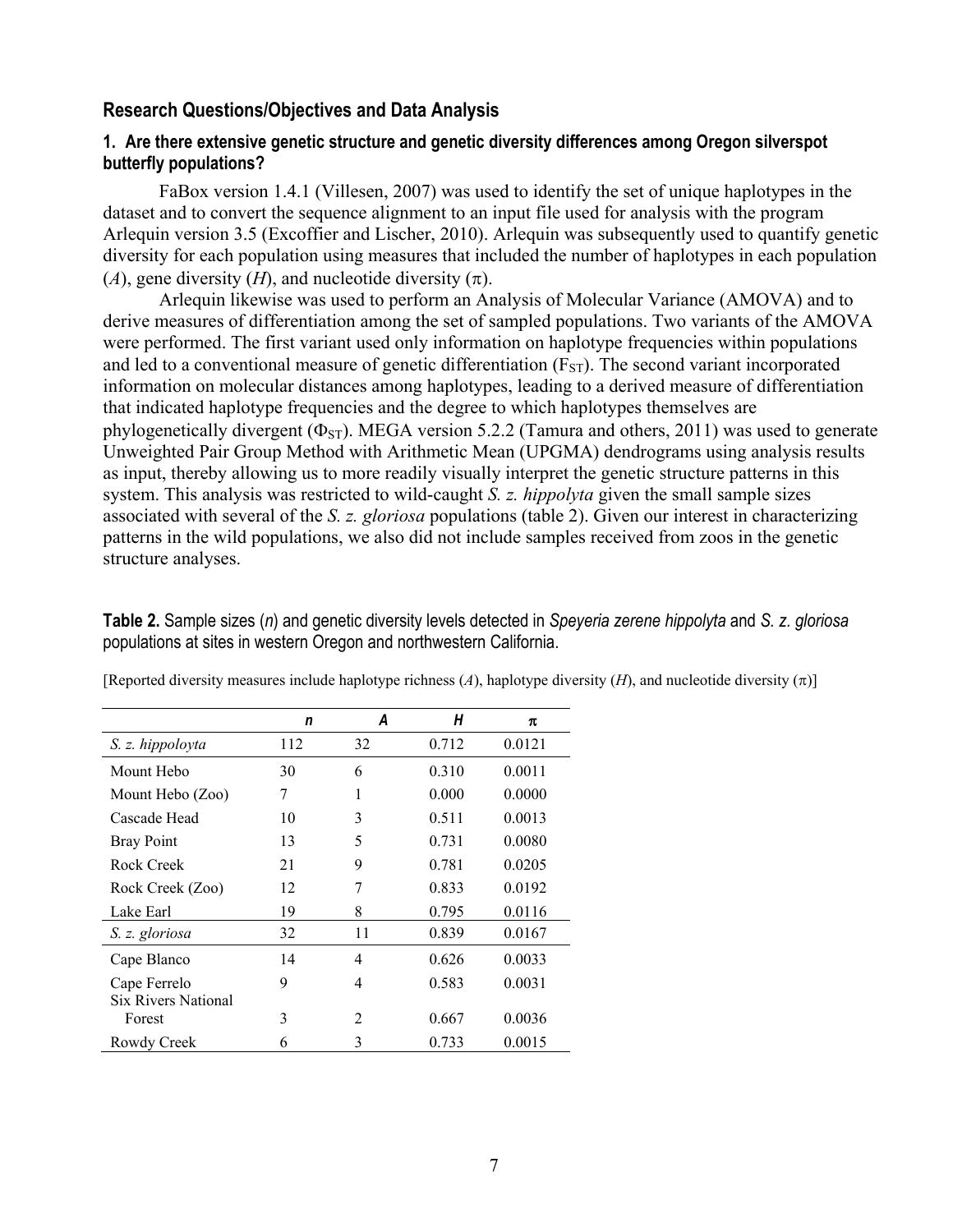#### **2. Among populations in Oregon where translocations have already occurred, what proportion of each population's ancestry can be attributed to the translocation source population versus the population's natural ancestry?**

The original proposal described our intended use of the program STRUCTURE (Pritchard and others, 2000), which applies a Bayesian clustering procedure to identify and assign individuals to genetic clusters using codominant nuclear genetic data. The primary goal, in this research context, was to determine if evidence exists for genetic admixture in populations where translocations have previously occurred and to determine if native genetic variation still remains. As of this writing (February 2016), the nuclear microsatellite data are unavailable. We have therefore modified our analytical and conceptual framework for research objective #2 to rely on the mtDNA data that currently exist, focusing instead on identifying individuals in the samples who were naturally recruited into the population as opposed to being released through the captive propagation program.

Mitochondrial DNA is haploid and maternally inherited. Therefore, full siblings from a family group will all possess identical mtDNA sequences. Samples that we received from the Oregon and Woodland Park Zoos are full siblings (one individual per female line) of Mount Hebo and Rock Creek individuals that were reared in captivity for field releases at Bray Point and Rock Creek in 2012. Using the mtDNA sequences, we quantified the proportion of individuals at Rock Creek and Bray Point who possessed mtDNA haplotypes that were not found in the samples obtained from zoos. These individuals were inferred to have entered the population through natural recruitment rather than through the captive propagation program. Using this approach, the inferred proportion of naturally developing individuals will underestimate the true proportion if haplotypes identified in zoo samples are geographically widespread haplotypes that also naturally occur in different *S. zerene hippolyta* populations. In this scenario, individuals possessing the same haplotype as a zoo sample may actually be naturally recruited into the population, but not identified as such because of the limited ability to infer kinship using mtDNA.

#### **3. How many individuals need to be collected and translocated to ensure that newly established populations possess adequate genetic diversity?**

As the site of the largest known *S. zerene hippolyta* population, Mount Hebo is the planned source of individuals to use for establishment of new butterfly populations in Oregon and Washington (Anne Walker, U.S. Fish and Wildlife Service, written commun.). We, therefore, performed analyses similar to those presented in Jackson and others (2008) and Zhang and others (2015) to (1) estimate the total number of unique haplotypes at Mount Hebo, and (2) determine the relationship between sample sizes and the total number of haplotypes expected in a sample of Mount Hebo individuals. Analyses used rarefaction (equations 1, 2a, and 2b of Kalinowski, 2004) to quantify the number of haplotypes that would be expected to be observed in samples of size *n*=1 through *n*=N-1, where N is the original number of analyzed individuals. Nonlinear regression models were fit to the rarefaction data to estimate the rate at which alleles accumulate in a sample as sample sizes vary from 1 to N. We fit four models to the rarefaction curves including:

- 1. A hyperbolic function of the form  $y = (a*x)/(1 + (b*x))$ ,
- 2. An exponential function of the form  $y = a^*(1-b^x)$ ,
- 3. A power function of the form  $y = x^a$ , and
- 4. A logarithmic function of the form  $y = 1 + a^* \ln(x)$ .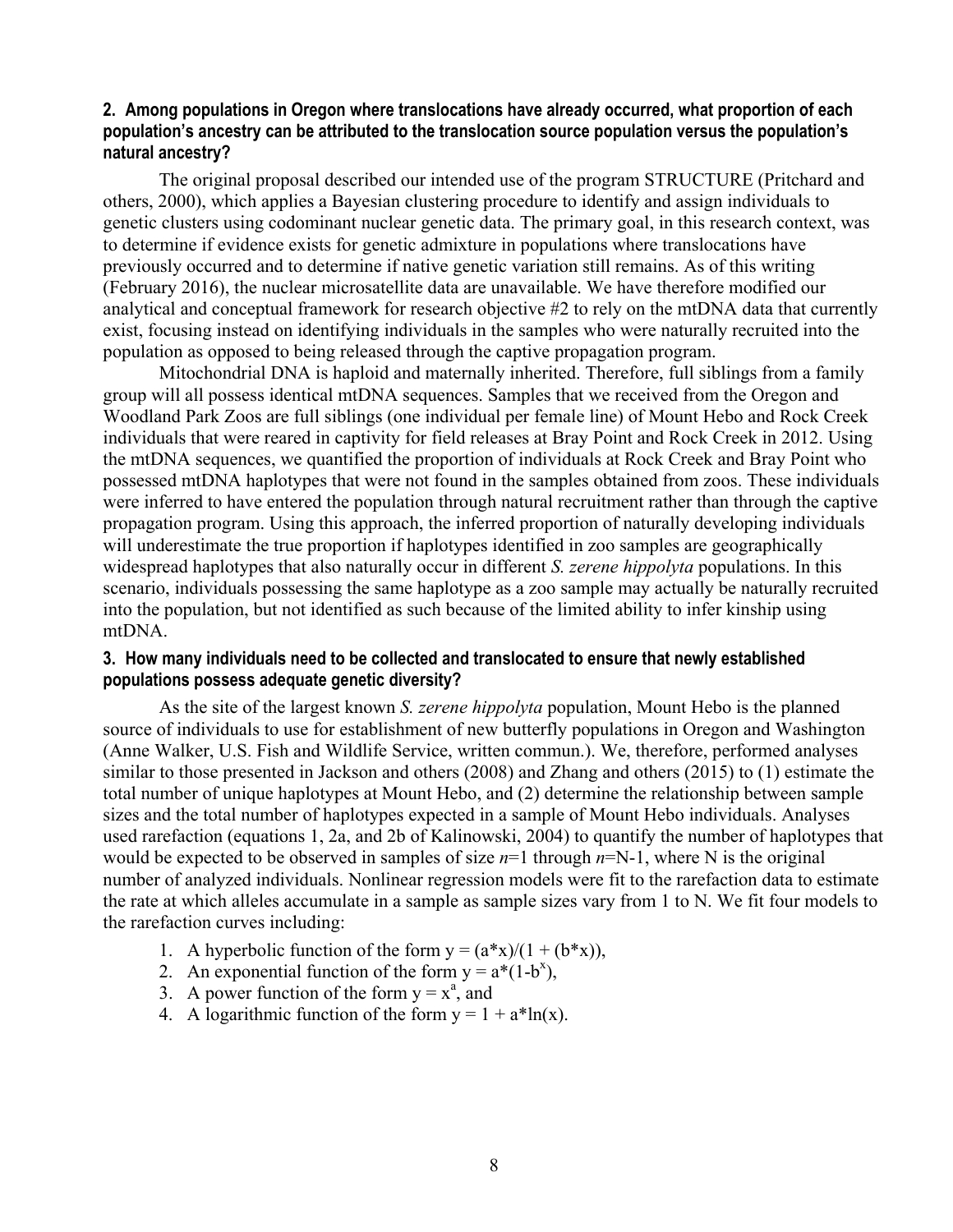We calculated the residual sums of squared deviations (SSDr) from each model and assumed that the model with the smallest SSDr value would provide the best estimates of the true number of alleles in the population (Jackson and others, 2008). The hyperbolic and exponential functions possess asymptotes at  $y=a/b$  and  $y=a$ , respectively. We assume that the asymptotic value approximates the true value when either model had the lowest SSDr. The power and logarithmic functions have no asymptotes. Thus, if either of the latter two models has the smallest SSDr, extrapolation is required to infer values based on estimated model parameters and by assuming a known population size (x). For the purposes of these analyses, we assumed underlying population sizes at Mount Hebo of 500, 1,000, and 2,000 when generating extrapolation-based estimates.

#### **4. Based on genetic data, is the Oregon silverspot butterfly readily discernible from** *S. z. gloriosa***, a subspecies that inhabits Oregon and California?**

This topic was addressed by performing a phylogenetic analysis of all unique haplotypes detected among all samples from both subspecies that were included in the analysis. This analysis allowed us to determine if haplotypes from different subspecies naturally separated into different haplotype groups. Such a pattern, if identified, would provide additional support for the existence of different subspecies (Miller and others, 2010), although subspecies may be defined based on different criteria besides genetics (Haig and others, 2006). Bayesian phylogenetic analysis was performed using the program MrBayes 3.2.2 (Huelsenbeck and Ronquist, 2001; Ronquist and Huelsenbeck, 2003) with a GTR+I nucleotide substitution model chosen by jModelTest 2.1.5 (Darriba and others, 2012). The analysis was based on four replicate runs that used  $6\times10^6$  Markov-Chain Monte-Carlo steps per replicate. Trees were sampled every 2,000 steps (3,000 total recorded trees), with the first 300 steps discarded as burn-in. Convergence among runs was assessed by recording the average standard deviation of split frequencies, as recommend by the program authors. The final tree was visualized using the program MEGA 5.2.2 (Tamura and others, 2011).

### **Results**

#### **Genetic Structure and Diversity**

We were able to obtain mtDNA sequences from 112 out of 119 (94 percent) of the *S. z. hippolyta* samples and from all 32 of the *S. z. gloriosa* samples that were collected for this study. We detected 42 haplotypes among the 144 individuals included in the analysis (appendix 2). Thirty-two haplotypes were detected among the *S. z. hippolyta* samples, whereas 11 haplotypes were detected among the *S. z. gloriosa* individuals (table 2; Genbank accession numbers KX074016-KX074057). One haplotype (H3) was identified in both subspecies (appendix 2). With two exceptions, each *S. z. hippolyta* population possessed its own unique sets of haplotypes (appendix 2). One shared haplotype (haplotype H1) was identified at Mount Hebo, Cascade Head, Bray Point, and Rock Creek. A second shared haplotype (haplotype H3) was detected at Rock Creek, Lake Earl, and also among some *S. z. gloriosa* samples from Cape Ferrelo.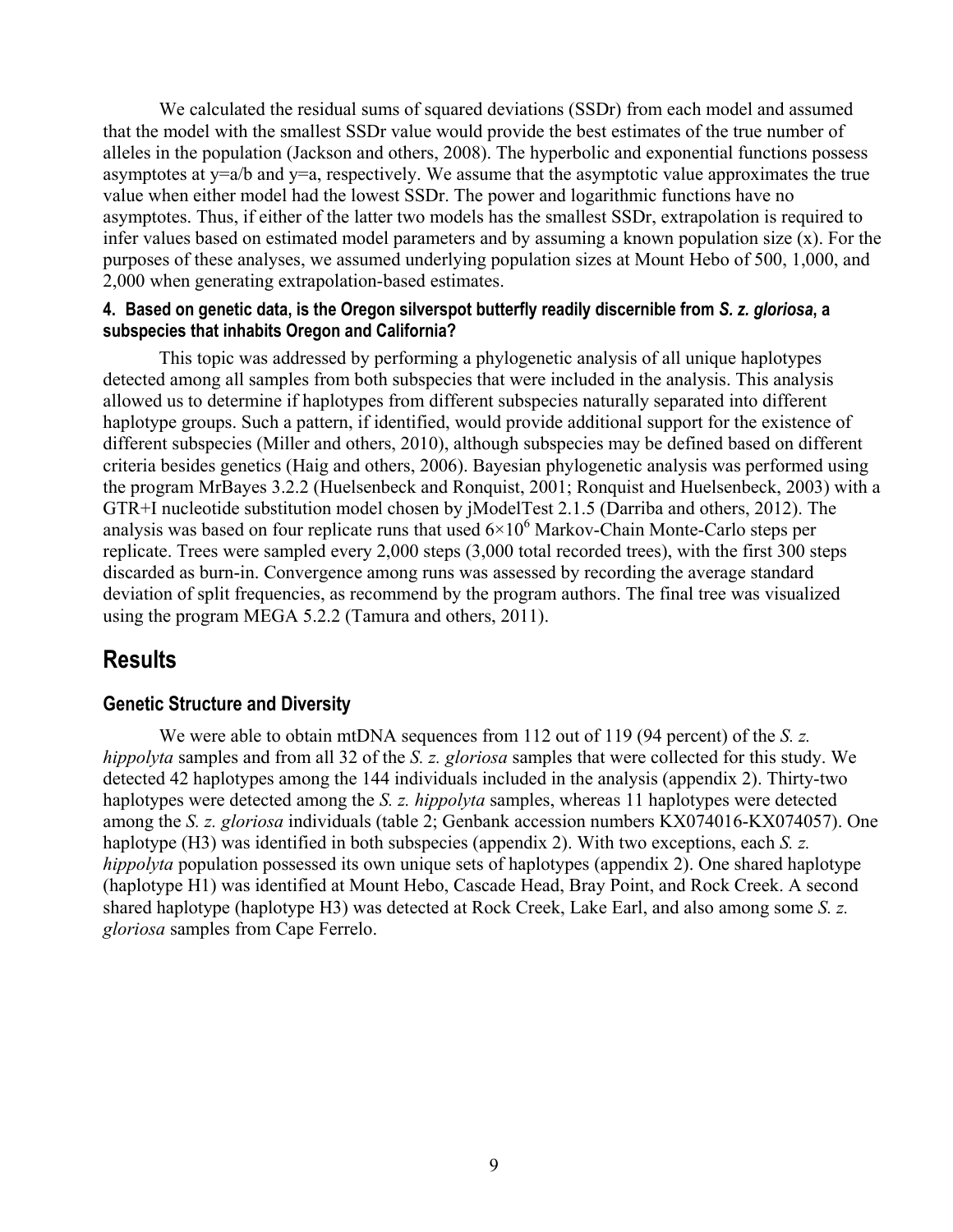Genetic diversity among *S. z. hippolyta* populations was highly variable. Despite the largest sample size of all populations, genetic diversity was least among Mount Hebo samples and greatest among Bray Point, Rock Creek, and Lake Earl samples (table 2). Genetic diversity at Cascade Head was intermediate among *S. z. hippolyta* populations, albeit less than the diversity observed among *S. z. gloriosa* populations (table 2).

Although high levels of genetic differentiation were observed among *S. z. hippolyta* populations (Global F<sub>ST</sub> = 0.230, P< 0.0001; Global  $\Phi_{ST}$  = 0.322, P < 0.0001), examination of pairwise patterns indicated that some population pairs are more highly differentiated than others (table 3). When  $F_{ST}$  was used as the measure of differentiation, pairwise values ranged from 0.035 to 0.477, whereas pairwise  $\Phi_{ST}$  values ranged from 0.013 to 0.509. Regardless of the specific measure used, nonsignificant (after sequential Bonferroni corrections) differentiation was identified between Mount Hebo and Cascade Head, Cascade Head and Bray Point/Rock Creek, and Bray Point and Rock Creek (table 3). UPGMA dendrograms derived from the two measures had subtle, but important, differences (fig. 2). In particular, when  $F_{ST}$  was used as the differentiation measure, the Bray Point and Rock Creek populations were more similar to one another than they were to other populations. However, when pairwise  $\Phi_{ST}$  values were used to construct the dendrogram, the Rock Creek population was instead distantly paired with the Lake Earl population. The difference between dendrograms can be attributed to the existence of two separate mtDNA lineages among Rock Creek samples and will be discussed in the context of the phylogenetic analyses performed under research objective 4.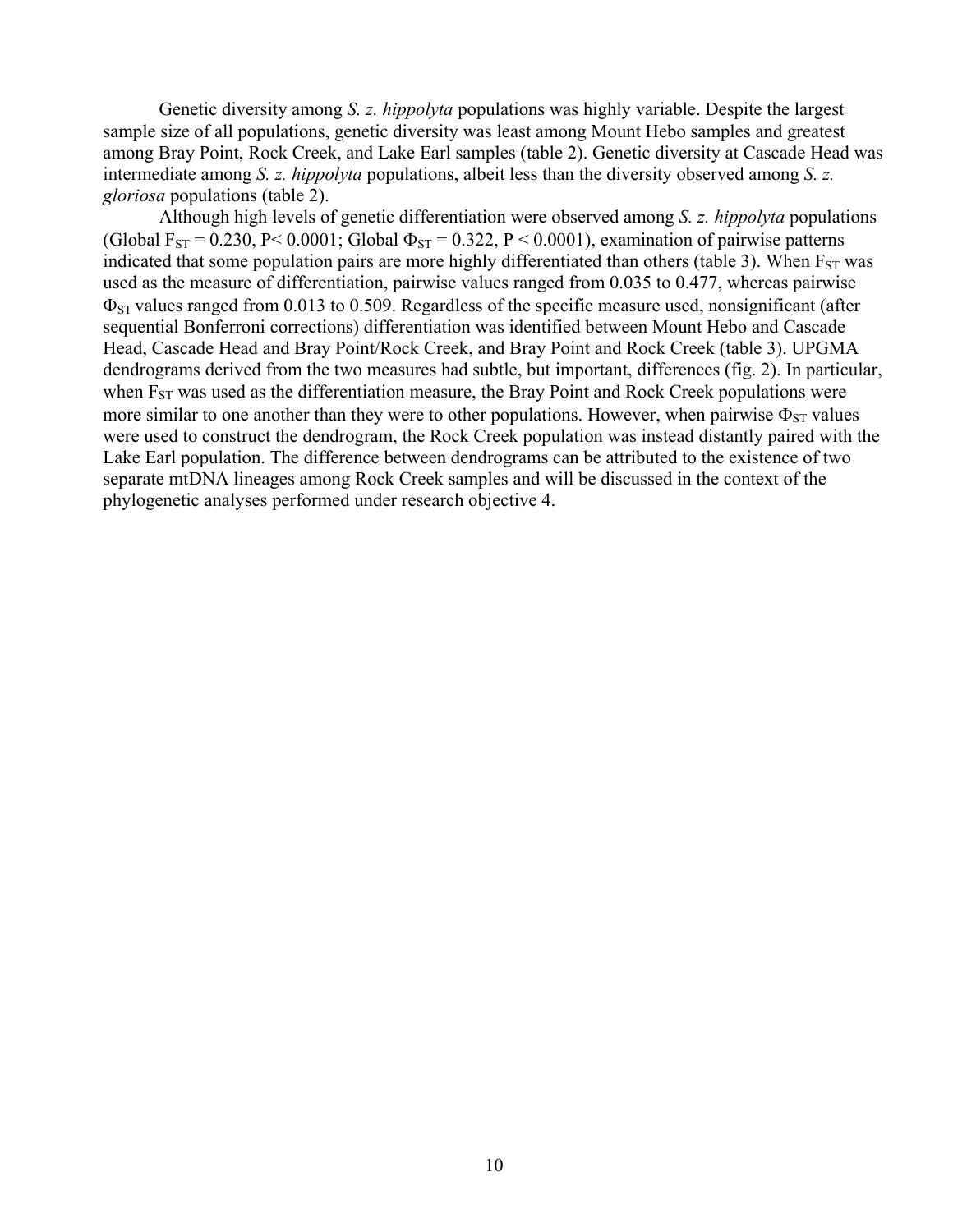**Table 3.** Global and pairwise measures of genetic differentiation of Oregon silverspot butterfly populations based on mitochondrial DNA sequences, at sites in western Oregon and northwestern California.

[Values below the diagonal indicate the differentiation measure, whereas values above the diagonal represent P-values. Values in bold are significant at the  $\alpha$ =0.05 level after sequential Bonferroni corrections. A) Genetic differentiation measures based on calculations using haplotype frequencies. B) Differentiation measures that include information on the molecular distances among haplotypes in calculations. Unweighted Pair Group Method with Arithmetic Mean (UPGMA) dengdrograms derived from each distance matrix are shown in figure 2]

| MН    | CН    | ВP    | RC    | LE    |
|-------|-------|-------|-------|-------|
|       | 0.195 | 0.003 | 0.000 | 0.000 |
| 0.035 |       | 0.101 | 0.092 | 0.000 |
| 0.194 | 0.077 | -     | 0.071 | 0.000 |
| 0.167 | 0.063 | 0.056 |       | 0.000 |
| 0.477 | 0.327 | 0.235 | 0.192 |       |
|       |       |       |       |       |

A) Global  $F_{ST} = 0.230$ ; P < 0.0001

B) Global  $\Phi_{ST} = 0.322$ ; P < 0.0001

|                   | MН    | CН    | ВP                       | RC    | LE    |
|-------------------|-------|-------|--------------------------|-------|-------|
| Mount Hebo        |       | 0.136 | 0.001                    | 0.000 | 0.000 |
| Cascade Head      | 0.045 |       | 0.301                    | 0.020 | 0.000 |
| <b>Bray Point</b> | 0.083 | 0.013 | $\overline{\phantom{0}}$ | 0.024 | 0.000 |
| Rock Creek        | 0.435 | 0.297 | 0.209                    |       | 0.007 |
| Lake Earl         | 0.509 | 0.375 | 0.277                    | 0.214 |       |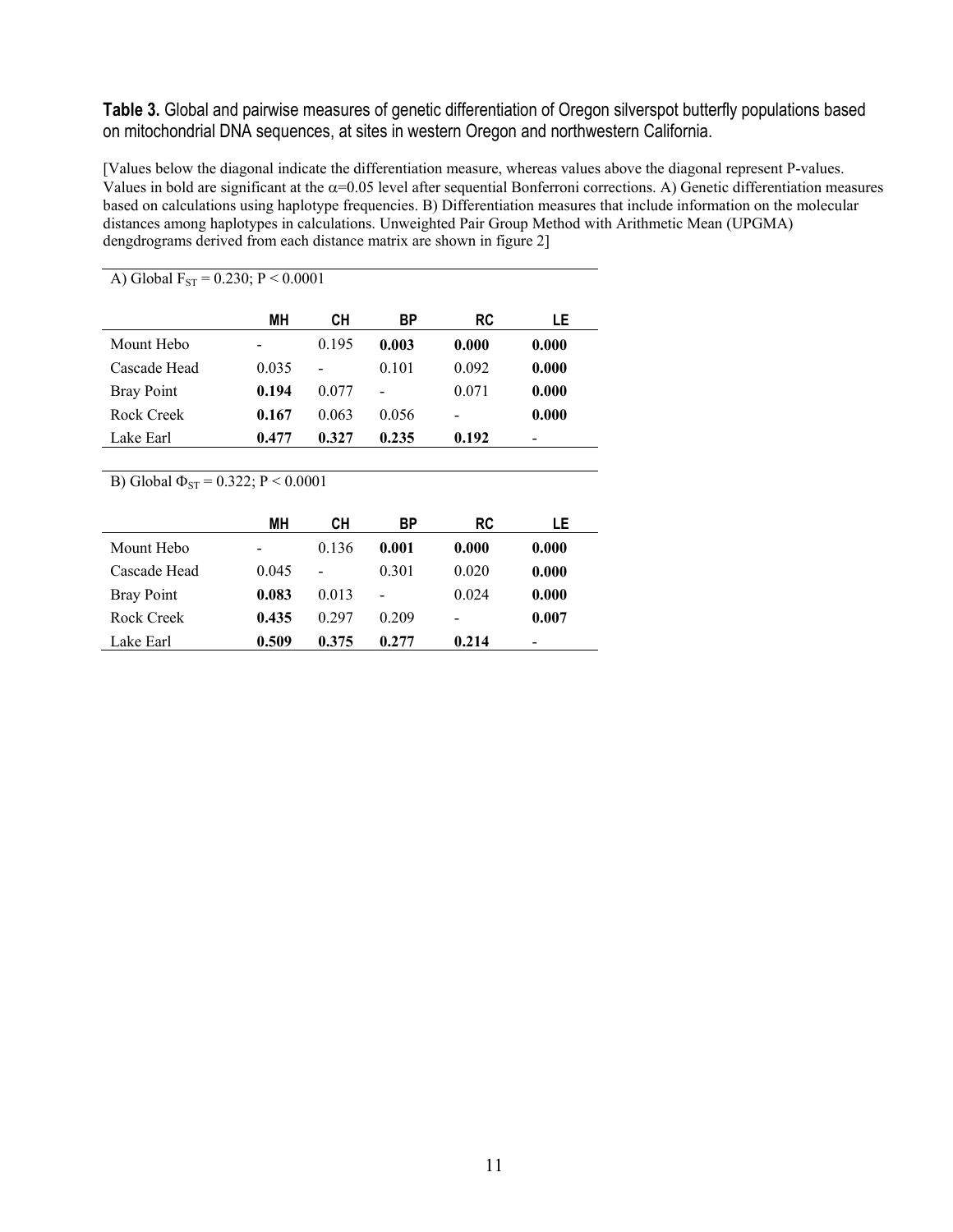

**Figure 2.** Unweighted Pair Group Method with Arithmetic Mean (UPGMA) dendrograms showing genetic differentiation patterns among Oregon silverspot butterfly populations using haplotype frequencies (F<sub>S</sub>T; panel A) or molecular distances among haplotypes ( $\Phi$ <sub>ST;</sub> panel B) as the measure of differentiation. See table 2 for actual distance matrices used as inputs.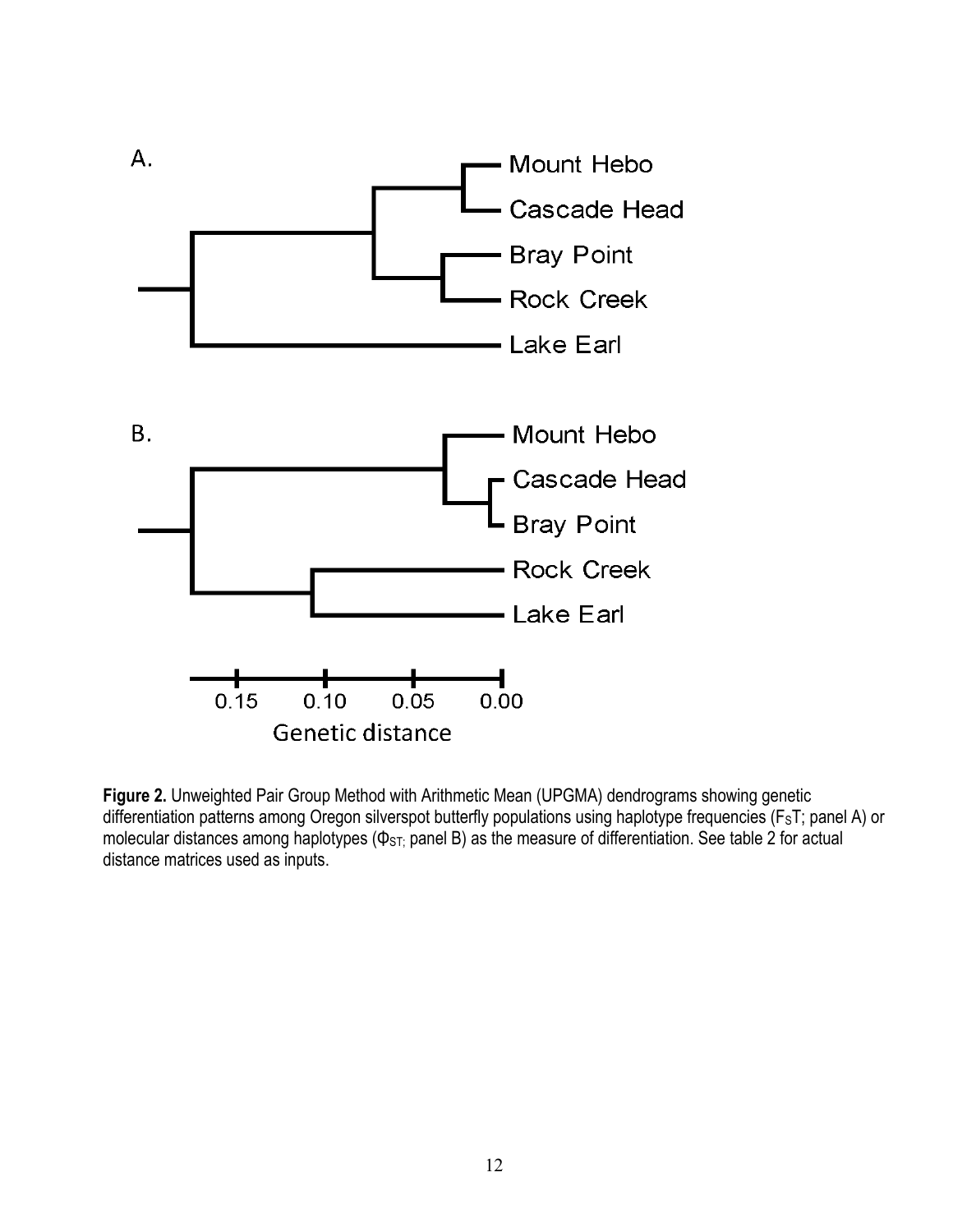#### **Natural Compared to Translocated Genetic Variation in Populations**

Seven haplotypes (H1–H7) were identified among the 19 samples obtained from the two zoos (table 4). Of the 13 Bray Point butterflies included in the analyses, 7 (54 percent) possessed haplotypes that were not found among zoo samples, and, therefore, are consistent with being the product of natural recruitment into the population. Seven of the 21 wild-caught Rock Creek samples (33 percent) also did not match any haplotype detected among zoo samples (table 4), and similarly were inferred to be nontranslocated individuals.

**Table 4.** Subset of information from appendix 2 highlighting observed counts of haplotypes detected among Rock Creek and Mount Hebo zoo samples and among wild-caught butterflies from Rock Creek and Bray Point sites, western Oregon.

[Haplotypes observed in wild-caught samples, but not in zoo samples, indicate the detection of a non-translocated individual. See text for more information]

| Haplotype         | <b>Bray</b><br>Point | <b>Rock</b><br><b>Creek</b> | <b>Rock Creek</b><br>(Zoo) | <b>Mount Hebo</b><br>(Zoo) |
|-------------------|----------------------|-----------------------------|----------------------------|----------------------------|
| H1                | 6                    | 9                           | 5                          | $\tau$                     |
| H2                |                      |                             | $\,1$                      |                            |
| H <sub>3</sub>    |                      | 5                           | $\overline{2}$             |                            |
| H <sub>4</sub>    |                      |                             | $\mathbf{1}$               |                            |
| H <sub>5</sub>    |                      |                             | $\mathbf{1}$               |                            |
| H <sub>6</sub>    |                      |                             | 1                          |                            |
| H7                |                      |                             | $\mathbf{1}$               |                            |
| $\rm H8$          | $\overline{4}$       |                             |                            |                            |
| H9                |                      | $\mathbf{1}$                |                            |                            |
| H10               |                      | $\mathbf{1}$                |                            |                            |
| H11               |                      | $\mathbf{1}$                |                            |                            |
| H12               |                      | $\mathbf{1}$                |                            |                            |
| H13               |                      | $\mathbf{1}$                |                            |                            |
| H14               |                      | $\mathbf{1}$                |                            |                            |
| H15               |                      | $\mathbf{1}$                |                            |                            |
| H16               |                      |                             |                            |                            |
| H17               | $\mathbf{1}$         |                             |                            |                            |
| H18               | $\mathbf{1}$         |                             |                            |                            |
| H19               | $\mathbf{1}$         |                             |                            |                            |
| Total individuals | 13                   | 21                          | 12                         | $\overline{7}$             |
| Percentage non-   |                      |                             |                            |                            |
| translocated      | 53.85                | 33.33                       |                            |                            |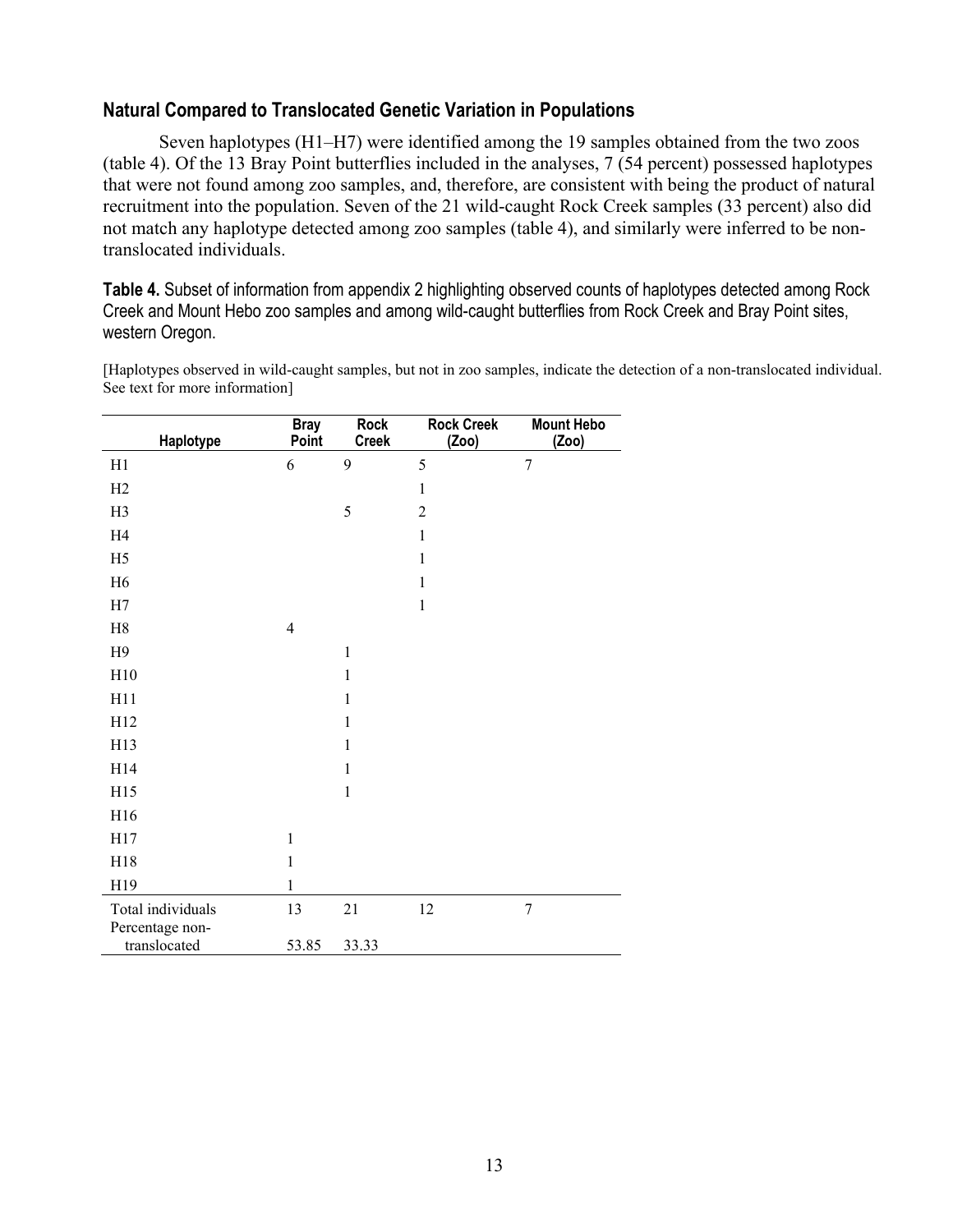#### **Sample Sizes Required to Capture Genetic Diversity in Populations**

The regression analyses indicated that the hyperbolic function provided a superior fit (SSDr=1.97) to the rarefaction data from Mount Hebo relative to the other nonlinear functions considered (exponential, SSDr=2.19; power, SSDr=3.53; logarithmic, SSDr=15.22). Using the parameters inferred from the regression (a=0.348, b=0.028), the results suggest that there are about 12.6 haplotypes present at Mount Hebo based on the calculated asymptote for the best-fit model (fig. 3). Assuming the regression line presented in figure 3, samples of 12, 37, 109, and 326 individuals would be required to respectively capture 25, 50, 75, and 90 percent of the allelic diversity from Mount Hebo. Because this analysis is based on samples of mtDNA, these sample sizes correspond to numbers of females needed for captive rearing or translocation because males do not pass mtDNA on to their progeny.



**Figure 3.** Extrapolated rarefaction curve showing predicted effect of sample size on number of haplotypes expected in samples of *Speyeria zerene hippolyta* from Mount Hebo, western Oregon. Asymptote of the best-fit nonlinear regression (a hyperbolic function; see text for more information) indicates total number of haplotypes estimated for the whole population.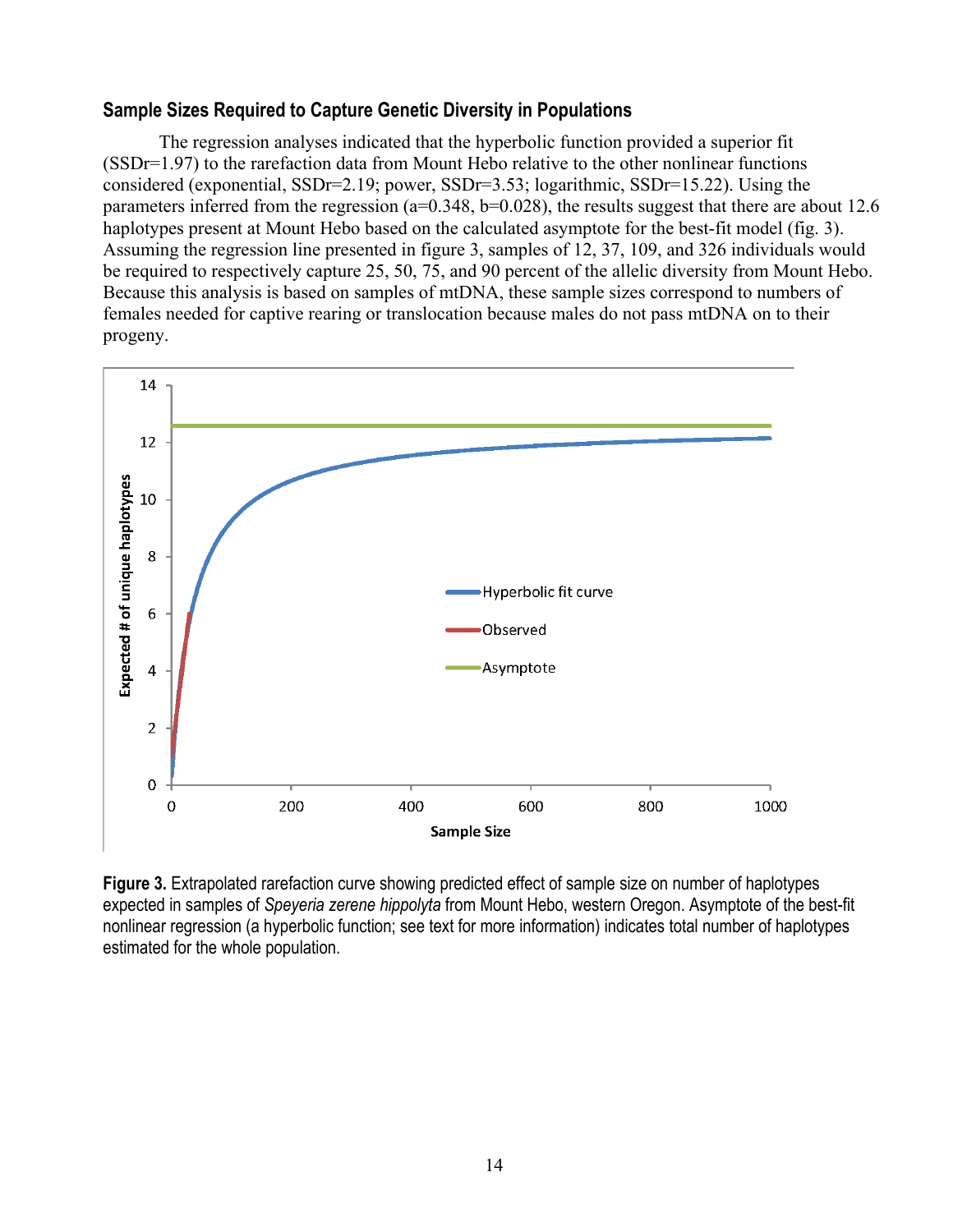#### **Differentiation of Subspecies**

The Bayesian phylogenetic analysis identified two main haplotype groups that were comprised of haplotypes from both *S. z. hippolyta and S. z. gloriosa* (fig. 4). Group I had a posterior probability of more than 99 percent and included 22 *S. z. hippolyta* haplotypes and 7 haplotypes identified in *S. z. gloriosa*. Group II was characterized by a posterior probability of 100 percent, and included eight haplotypes from *S. z. hippolyta,* three haplotypes from *S. z. gloriosa* , and one haplotype (haplotype H3) that was detected in both subspecies. One additional haplotype (haplotype H10), detected in a single individual from Rock Creek, was intermediate to the two groups and could not be clearly categorized. Samples from Mount Hebo and Cascade Head only possessed Group I haplotypes, whereas samples from the other populations indicated mixtures of Groups I and II haplotypes (Bray Point, 12 Group I, 1 Group II; Rock Creek, 11 Group I, 9 Group II, 1 uncategorized; Lake Earl, 16 Group I, 3 Group II). The average standard deviation of split frequencies across the four replicate runs was 0.0059, providing strong evidence that the independent analyses were converging on the same solutions.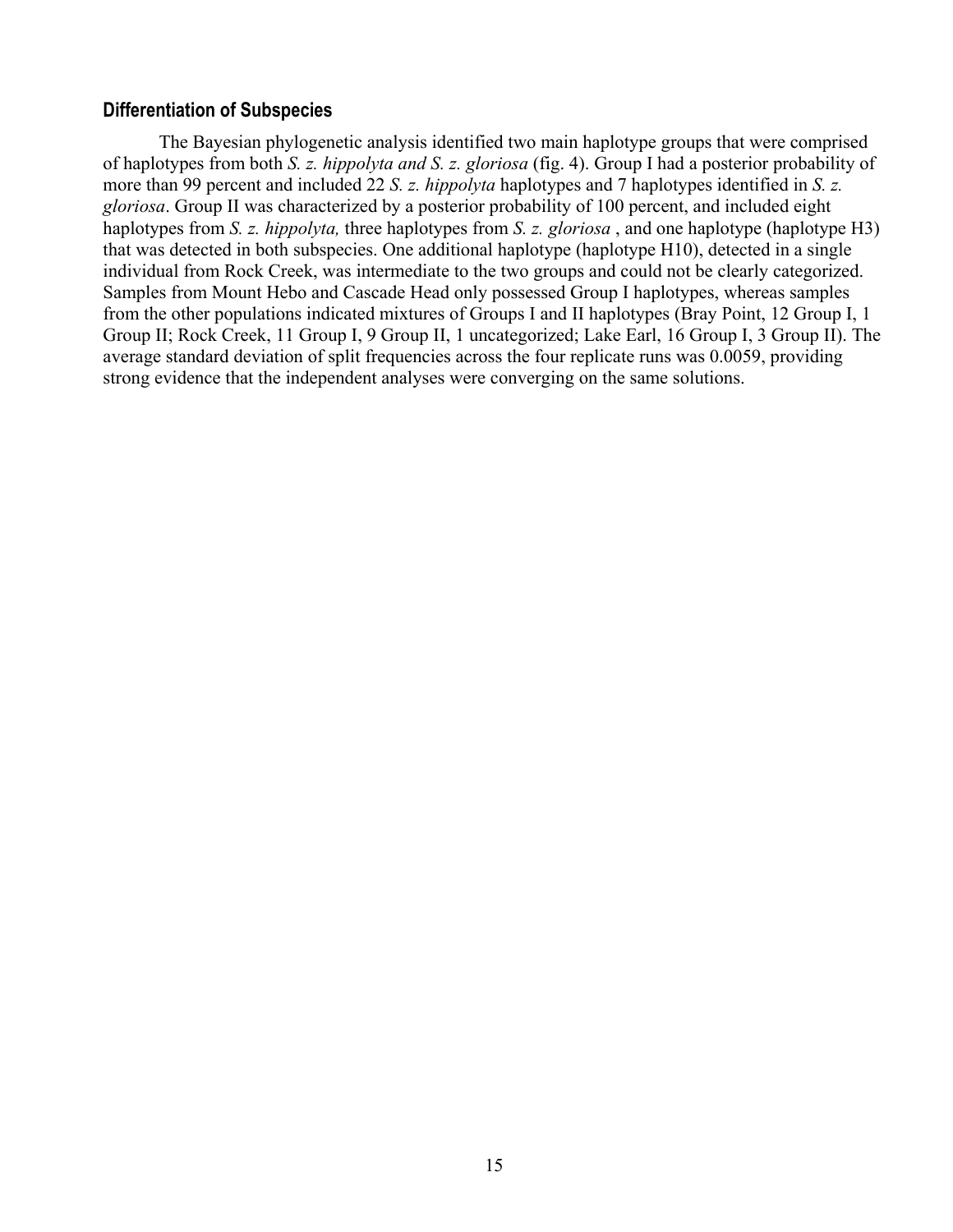

**Figure 4.** Midpoint-rooted phylogenetic tree showing relationships between haplotypes detecting in *Speyeria zerene hippolyta* (no asterisks) and *S. z. gloriosa* (indicated by single asterisk). One haplotype (H3) was identified in both subspecies and is highlighted with double asterisks. Numbers indicate Bayesian posterior probabilities that quantify the degree of support for individual nodes. Frequencies of each haplotype at different sampling locations are provided in appendix 2.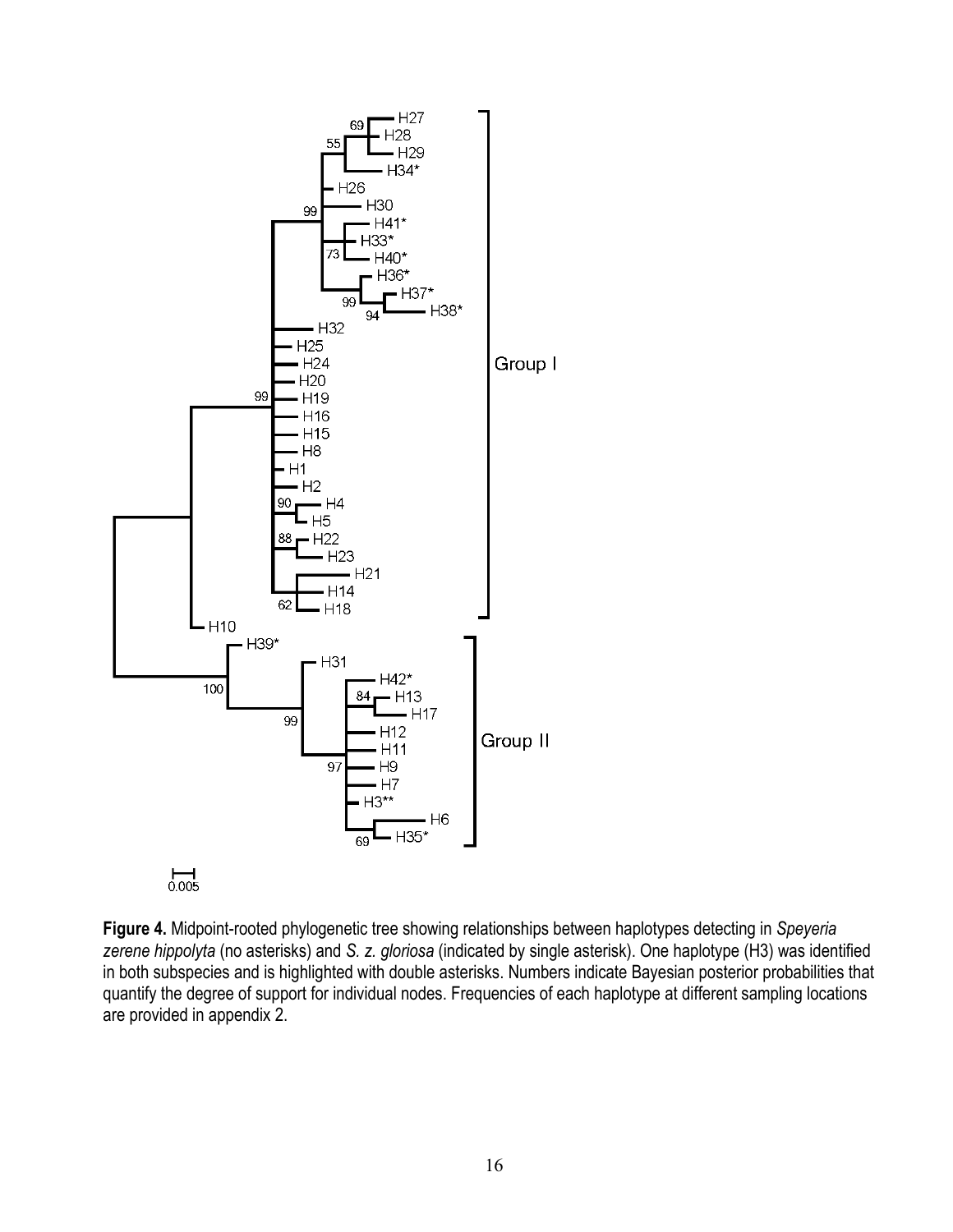### **Discussion**

#### **Genetic Diversity and Structure**

The analyses provide new insights about genetic structure and diversity in Oregon silverspot butterflies while also providing information that will assist with planning for the establishment of new butterfly populations in Oregon and Washington. Van Buskirk (2000; summarized in Van Buskirk, 2010) performed previous genetic analyses of *S. z. hippolyta* using museum samples from extinct populations and field-caught samples collected during 1995–96 (all samples collected prior to any translocations). Using a 456–613 bp region of the mitochondrial cytochrome oxidase subunit II (COII) gene and smaller sample sizes than those used here, analyses identified very low genetic diversity in most populations. Single haplotypes were identified in the Cascade Head (*n*=12), Mount Hebo (*n*=11), Rock Creek (*n*=9), and Bray Point (*n*=10) populations, whereas two genetically divergent haplotypes were detected at Lake Earl (*n*=19). Using a different mitochondrial gene and larger sample sizes, the analyses identified much greater genetic diversity, with three to nine haplotypes detected at each *S. z. hippolyta* population (table 2). However, the Mount Hebo population had the least genetic diversity of any site examined, primarily because a single haplotype (haplotype H1) was numerically dominant in the samples (appendix 2). The remaining populations from the analyses indicated much greater diversity, particularly among the Bray Point, Rock Creek, and Lake Earl samples that possessed both Group I and II haplotypes (table 2, fig. 4, appendix 2).

Strong genetic structure was detected among *S. z. hippolyta* populations (table 3). However, inferences regarding genetic structure and diversity in this subspecies are confounded by the fact that translocations occurred at Rock Creek and Bray Point in the year that most of the samples were collected and that translocations have occurred at these sites and at Cascade Head at various points in time since 2000 (Van Buskirk, 2010). Thus, if translocated individuals were able to survive and reproduce, the Van Buskirk (2000) analyses would provide a better depiction of pre-translocation genetic structure because samples from that study were obtained in or prior to 1996. As with our study, Van Buskirk (2000) identified strong genetic structure between populations, with the primary exception being that Mount Hebo and Cascade Head possessed a single identical haplotype. Our study, based on a different mitochondrial gene and larger sample sizes, provided evidence of more extensive allele sharing, as haplotype H1 was identified at Mount Hebo, Cascade Head, Rock Creek, and Bray Point (appendix 2). Thus, the presence of this more widespread haplotype may be a consequence of recent translocations. Although the Lake Earl population was significantly differentiated from all the Oregon *S. z. hippolyta* populations (table 3), this isolated population nonetheless shared the second-most common haplotype with *S. z. hippolyta* from Rock Creek and *S. z. gloriosa* from Cape Ferrelo (haplotype H3; appendix 2). This result also is consistent with results presented in Van Buskirk (2000), who also identified shared haplotypes between Lake Earl and other Oregon populations. Lake Earl has not been the recipient of translocated individuals, suggesting that the pattern is naturally occurring and not a product of any prior management activities. Finally, our larger sample sizes relative to Van Buskirk (2000) also identified numerous low-frequency haplotypes in most populations (appendix 2). Given that these low-frequency haplotypes were usually unique to specific populations, they may be reasonable indications that naturally occurring genetic variation still exists at each population despite the relatively recent translocations that have occurred.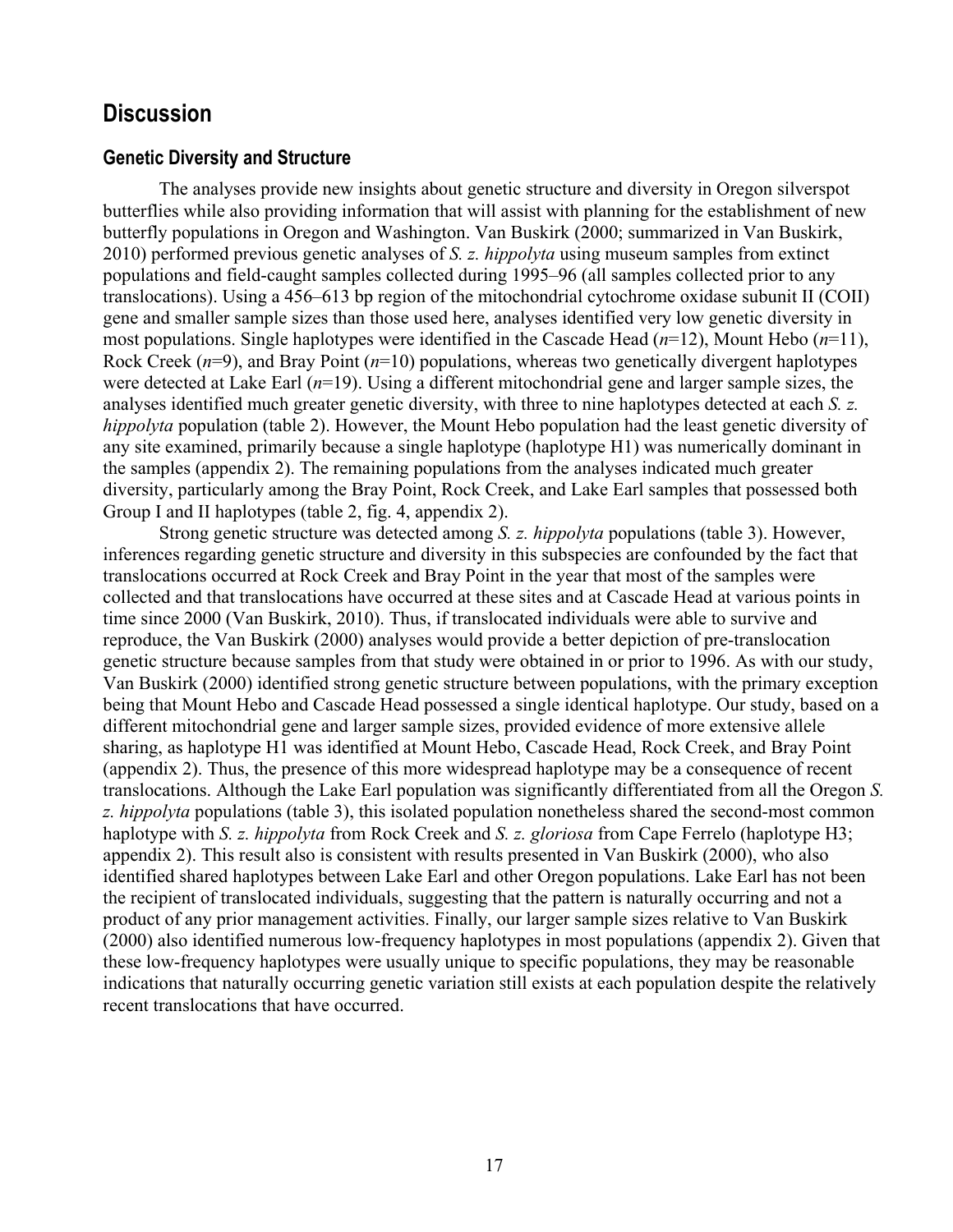#### **Natural Compared to Translocated Genetic Variation in Populations**

In 2012, the year in which most of the samples were collected, population supplementation occurred at Rock Creek and Bray Point using the progeny of mated females collected at Rock Creek and Mount Hebo in 2011. Despite the introduction of about 1,000–1,100 larvae and pupae at each of these sites, we were able to conservatively estimate that 53.85 percent of Bray Point and 33.33 percent of Rock Creek samples originated through natural recruitment into the population (table 4). This inference represents a lower bounds estimate because some additional naturally occurring variation may have gone undetected at these sites. Furthermore, some individuals who possessed the geographically widespread shared haplotype H1 also may have originated from natural recruitment rather than translocations. This problem is further confounded at Rock Creek, because Rock Creek individuals from 2011 were used to produce some of the caterpillars and pupae that were released back to that site in 2012. Formally addressing this issue requires the existence of a nuclear genetic marker data set, which we are continuing to try to develop using sets of microsatellite loci that we have identified within the Oregon silverspot butterfly genome. If the data set is generated for the current samples, we will be able to use the data to identify wild-caught individuals that are full siblings of the zoo samples that were provided for analysis. If identified, we will be able to unequivocally determine the origin of all butterflies in the data set (wild compared to translocated) and provide a more refined understanding of the degree of natural recruitment that is occurring at Bray Point and Rock Creek. The original objective for this component of the project involved identifying the extent of genetic admixture within the wild butterfly populations (see research objective 2 in section, "Research Questions/Objectives and Data Analysis"). This analysis will only become possible if the microsatellite data are successfully generated from the samples.

#### **Sample Sizes Required to Capture Genetic Diversity in Populations**

A series of rarefaction and nonlinear regression analyses were performed to better understand the relationships between sample sizes and the expected number of alleles in a sample (fig. 3). The motivation for this analysis included the need to plan for the establishment of new *S. z. hippolyta* populations in Oregon and Washington. When establishing a new population, founding individuals should ideally represent a large fraction of the genetic diversity from source populations to maximize population health and viability. The analyses suggest that samples of 12, 37, 109, and 326 individuals are required to respectively capture 25, 50, 75, and 90 percent of the allelic diversity from Mount Hebo (fig. 3), the planned source of individuals for new population establishments. The analyses assume that the proportional values reported also apply to other genetic loci within the *S. z. hippolyta* genome. However, in the absence of a microsatellite data set, we are currently unable to evaluate this assumption. Furthermore, if the current captive propagation system is used to produce individuals for population establishment, then the number of individual wild-caught females used to produce progeny represents the actual sample size. For example, if the captive propagation program were able produce 1,000 caterpillars from 10 initial egg-laying females, the true sample size would be 10, not 1,000, because the genetic diversity could never exceed the diversity of the initial 10 founders. Thus, multiple introductions performed over several sequential years may be required depending on the level of genetic diversity desired in any newly established populations.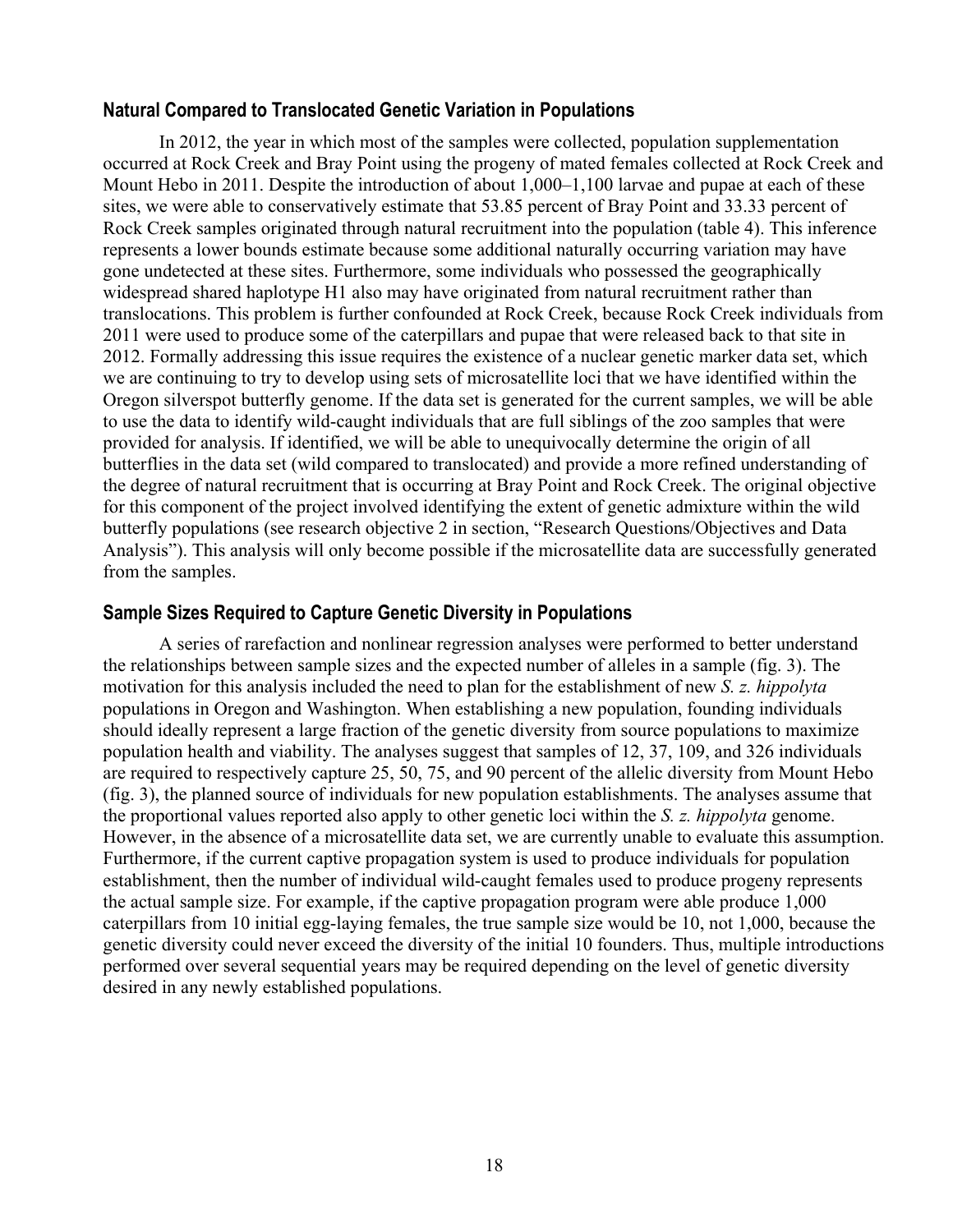#### **Differentiation of Subspecies**

The phylogenetic analyses indicated the presence to two primary haplotype groups among the samples included in this study (fig. 4). Although only a single haplotype was shared between *S. z. hippolyta* and *S. z. gloriosa* (appendix 2), the two haplotype groups were not correlated with the two different subspecies that we investigated. Instead, each haplotype group contained DNA sequences that were derived from both subspecies included in the analyses. This outcome is consistent with the results from Van Buskirk (2000), who also identified two main mitochondrial haplotype groups among *S. z. hippolyta* populations. McHugh and others (2013) placed sequences from Van Buskirk (2000) into a broader phylogenetic context by incorporating data from other *Speyeria* species and *S. zerene*  subspecies. Like our analysis, this more extensive data set reiterated that *S. z. hippolyta* haplotypes were divided into two main groups, and also indicated that these groups contained haplotypes from many other *S. zerene* subspecies including *bremnerii*, *gloriosa*, *platina*, *sinope*, and *gunderi*.

McHugh and others (2013) outlined numerous different hypotheses that account for the discrepancy between subspecies identities and molecular phylogenies. Primary mechanisms distill to (1) recent evolution and insufficient time for lineage sorting, and (2) recent hybridization of previously isolated groups. Regardless of the specific mechanism, there are two primary implications of these results. First, these results suggest that mitochondrial DNA sequences cannot be used to document subspecies identities. Thus, if any new *S. zerene* populations are discovered in the current geographic range of *S. z. hippolyta*, careful morphological analyses will be required to properly assign individuals to appropriate subspecific units. Such analyses will be especially important given the disjunct distribution of *S. z. hippolyta* and the subtle morphological and life history variation that distinguishes among *S. zerene* subspecies (Grey and Moeck, 1962; McCorkle and Hammond, 1988). Second, the absence of clear genetic signals that distinguish among subspecies has led some to advocate for the elimination of this taxonomic rank (Zink, 2004; Zink and others, 2013). Others, however, recognize that multiple different criteria (genetics, morphology, life history, etc.) may provide a basis for justifying the existence of different subspecies (Haig and others, 2006), with a primary emphasis being on the existence of characters or attributes that allows for reliable diagnosis of different subspecific groups (Patten and Unitt, 2002).

### **Acknowledgments**

We thank Anne Walker and Gary Falxa, U.S. Fish and Wildlife Service, for providing samples for use in the analysis.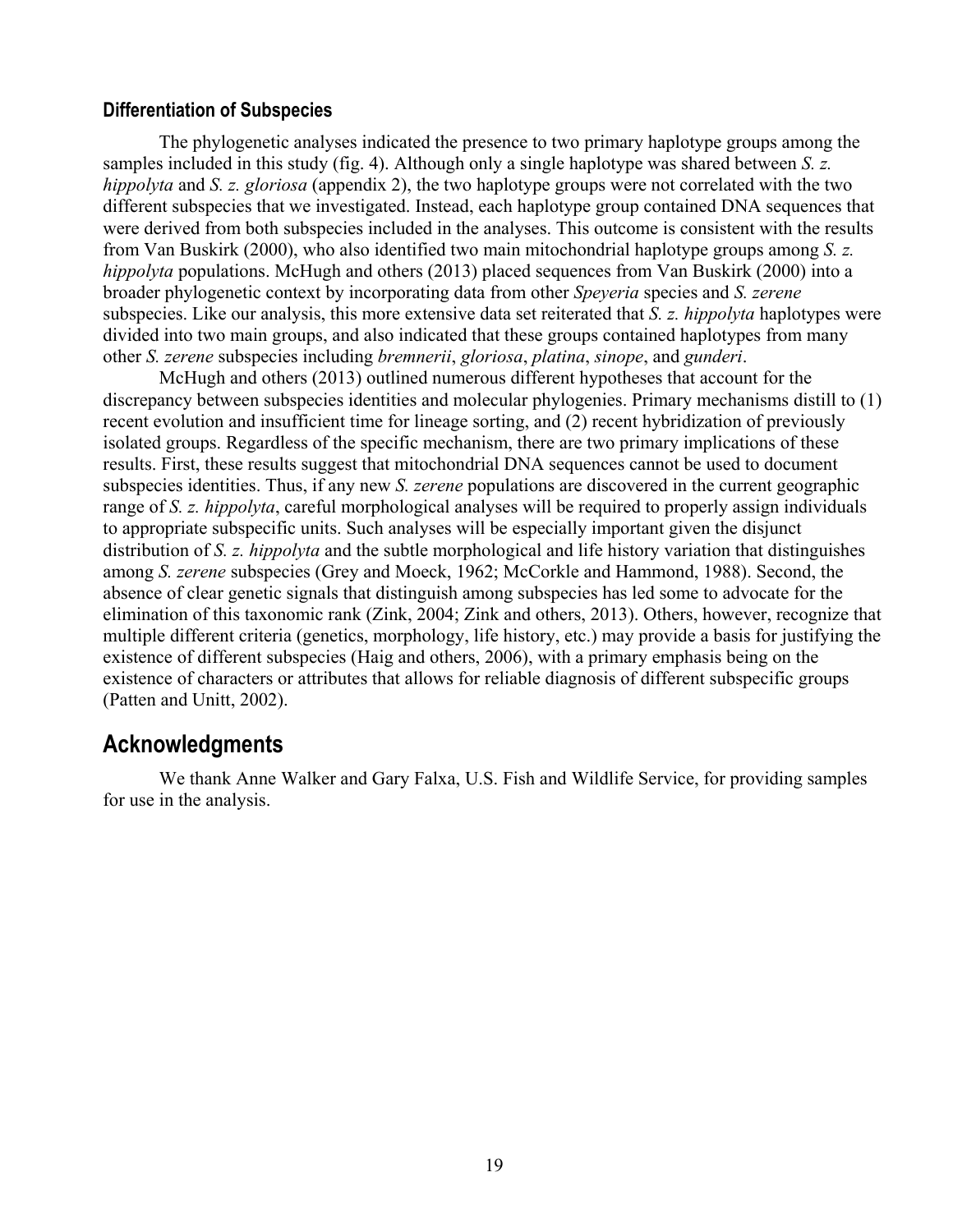### **Referenced Cited**

- Andersen, M.J., Arnold, M., Barclay, E., Myers, L., Shepherdson, D., and Sullivan, E., 2010, Husbandry manual—Oregon silverspot *Speyeria zerene hippolyta*: Oregon Zoo, Portland, Oregon.
- Darriba, D., Taboada, G., Doallo, R., and Posada, D., 2012, jModeltest 2—More models, new heuristics and parallel computing: Nature Methods, v. 9, p. 772.
- Excoffier, L., and Lischer, H.E.L., 2010, Arlequin suite version 3.5—A new series of programs to perform population genetics analyses under Linux and Windows: Molecular Ecology Resources, v. 10, p. 564–567.
- Grey, L.P., and Moeck, A.H., 1962, Notes on overlapping subspecies—I, An example in *Speyeria zerene* (Nymphalidae): Journal of the Lepidopterists' Society, v. 16, p. 81–97.
- Haig, S.M., Beever, E.A., Chambers, S.M., Draheim, H.M, Dugger, B.D., Dunham, S., Elliot-Smith, E., Fontaine, J.B., Kesler, D.C., Knaus, B.J., Lopes, I.F., Loschl, P., Mullins, T.D., and Sheffield, L.M., 2006, Taxonomic considerations in listing subspecies under the U.S. Endangered Species Act: Conservation Biology, v. 20, p. 1,584–1,594.
- Hamm, C.A., Aggarwal, D., and Landis, D.A., 2010, Evaluating the impact of non-lethal DNA sampling on two butterflies, *Vanessa cardui* and *Satyrodes eurydice*: Journal of Insect Conservation 14, p. 11–18.
- Huelsenbeck, J.P., and Ronquist, F., 2001, MRBAYES—Bayesian inference of phylogeny: Bioinformatics, v. 17, p. 754–755.
- Jackson, J.A., Patenaude, N.J., Carroll, E.L., and Baker, C.S., 2008, How few whales were there after whaling?—Inference from contemporary mtDNA diversity: Molecular Ecology, v. 17, p. 236–251.
- Kalinowski, S.T., 2004, Counting alleles with rarefaction: private alleles and hierarchical sampling designs: Conservation Genetics, v. 5, p. 539–543.
- Kearse, M., Moir, R., Wilson, A., Stones-Havas, S., Cheung, M., Sturrock, S., Buxton, S., Cooper, A., Markowitz, S., Duran, C., Thierer, T., Ashton, B., Mentjies, P., and Drummond, A., 2012, Geneious Basic—An integrated and extendable desktop software platform for the organization and analysis of sequence data: Bioinformatics, v. 28, p. 1,647–1,649.
- Keyghobadi, N., Crawford, L.A., and Maxwell, S.A., 2009, Successful analysis of AFLPs from nonlethally sampled wing tissues in butterflies: Conservation Genetics, v. 10, p. 2,021–2,024.
- McCorkle, D.V., and Hammond, P.C., 1988, Biology of *Speyeria zerene hippolyta* (Nymphalidae) in a marine-modified environment: Journal of the Lepidopterists' Society, v. 42, p. 184–195.
- McHugh, A., Bierzychudek, P., Greever, C., Marzulla, T., VanBuskirk, R., and Binford, G., 2013, A molecular phylogenetic analysis of *Speyeria* and its implications for the management of the threatened *Speyeria zerene hippolyta*: Journal of Insect Conservation, v. 17, p. 1,237–1,253.
- Miller, M.P., Haig, S.M., Gratto-Trevor, C.L., and Mullins, T.D., 2010, Subspecies status and population genetic structure in piping plover (*Charadrius melodus*): The Auk, v. 127, p. 57–71.
- Patten, M.A., and Unitt, P., 2002, Diagnosability versus mean differences of sage sparrow subspecies: The Auk, v. 119, p. 26–35.
- Pritchard, J.K., Stephens, M., and Donnelly, P., 2000, Inference of population structure using multilocus genotype data: Genetics, v. 155, p. 945–959.
- Ronquist, F., and Huelsenbeck, J.P., 2003, MrBayes 3—Bayesian phylogenetic inference under mixed models: Bioinformatics, v. 12, p. 1,572–1,574.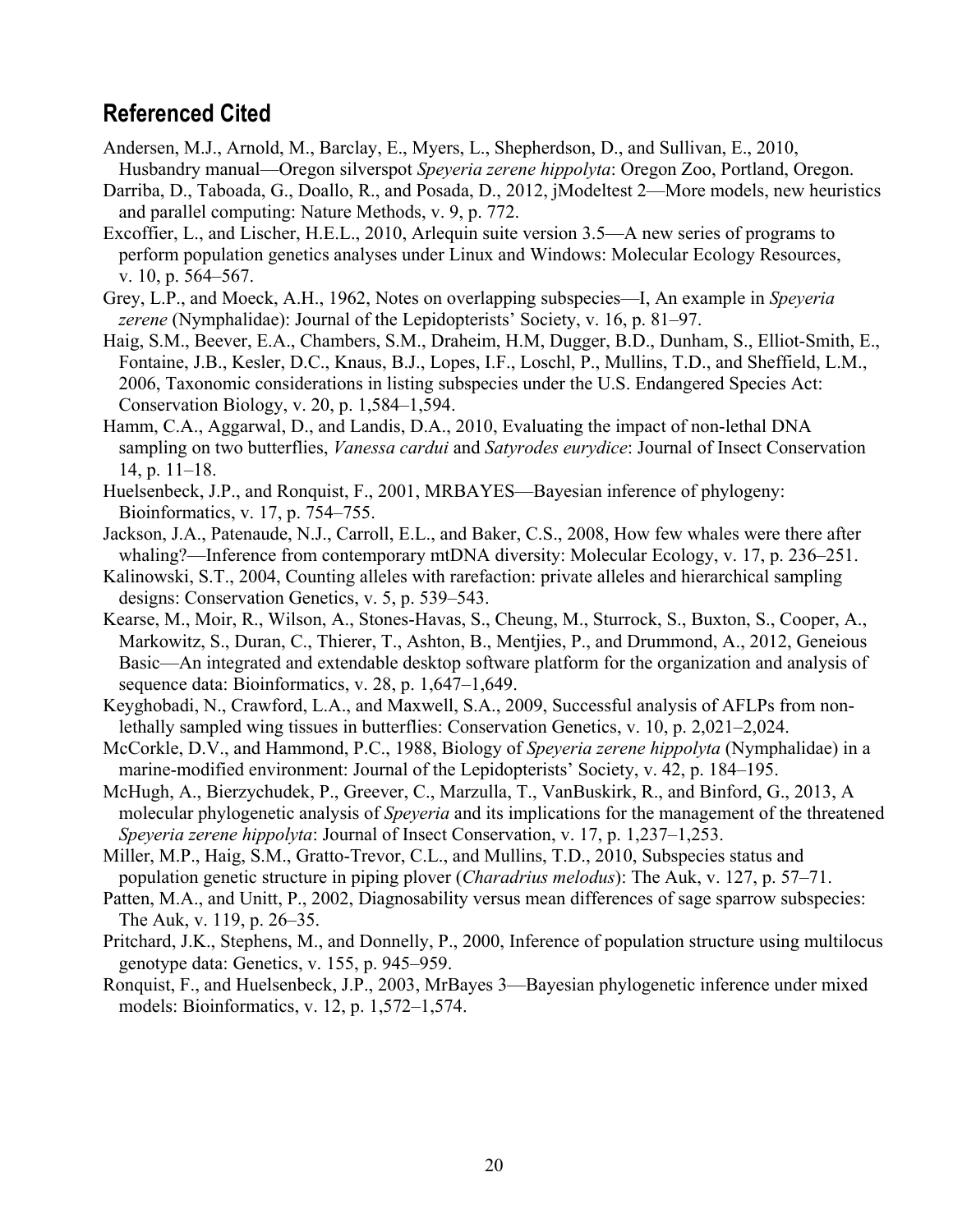- Schultz, C.B., Henry, E., Carleton, A., Hicks, T., Thomas, R., Potter, A., Collins, M., Linders, M., Fimbel, C., Black, S., Anderson, H.E., Diehl, G., Hamman, S., Gilbert, R., Foster, J., Hayes, D., Wilderman, D., Davenport, R., Steel, E., Page, N., Lilley, P.L., Heron, J., Kroeker, N., Webb, C., and Reader, B., 2011, Conservation of prairie-oak butterflies in Oregon, Washington, and British Columbia: Northwest Science, v. 85, p. 361–388.
- Simon, C., Frati, F., Breckenbach, A., Crespi, B., Liu, H., and Flook, P., 1994, Evolution, weighting and phylogenetic utility of mitochondrial gene sequences, and compilation of conserved PCR primers: Annals of the Entomological Society of America, v. 87, p. 651–701.
- Tamura, K., Peterson, D., Peterson, N., Stecher, G., Nei, M., and Kumar, S., 2011, MEGA5— Molecular evolutionary genetics analysis using maximum likelihood, evolutionary distance, and maximum parsimony method: Molecular Biology and Evolution, v. 28, p. 2,731–2,739.
- U.S. Fish and Wildlife Service, 1980, Listing the Oregon silverspot butterfly as a threatened species with critical habitat: Federal Register, v. 45, p. 44,935–44,939.
- U.S. Fish and Wildlife Service, 2001, Oregon silverspot butterfly (*Speyeria zerene hippolyta*) revised recovery plan: U.S. Fish and Wildlife Service, Portland, Oregon, 113 p.
- U.S. Fish and Wildlife Service, 2011, Oregon silverspot butterfly (*Speyeria zerene hippolyta*)—5-year review summary and evaluation: U.S. Fish and Wildlife Service, Portland, Oregon, 30 p.
- Van Buskirk, R.W., Jr., 2000, Phylogeography, monitoring and conservation of *Speyeria zerene hippolyta*, the Oregon Silverspot Butterfly: Davis, University of California, Davis, Ph.D. dissertation.
- Van Buskirk, R., 2010, Controlled propagation and reintroduction plan for the Oregon silverspot butterfly (*Speyeria zerene hippolyta*): Forest Grove, Oregon, Pacific University.
- Villesen, P., 2007, FaBox—An online toolbox for fasta sequences: Molecular Ecology Notes, v. 7, p. 965–968.
- Zhang, H., Miller, M.P., Yang, F., Chan, H.K., Gaubert, P., Ades, G., and Fischer, G.A., 2015, Genetic investigation of confiscated pangolin scales for conservation and illegal trade monitoring: Global Ecology and Conservation, v. 4, p. 414–422.
- Zink, R.M., 2004, The role of subspecies in obscuring avian biological diversity and misleading conservation policy: Proceedings of the Royal Society of London B, v. 271, p. 561–564.
- Zink, R.M., Groth, J.G., Vazquez-Miranda, H., and Barrowclough, G.F., 2013, Phylogeography of the California Gnatcatcher (*Polioptila californica*) using multilocus DNA sequences and ecological niche modeling—Implications for conservation: The Auk, v. 130, p. 449–458.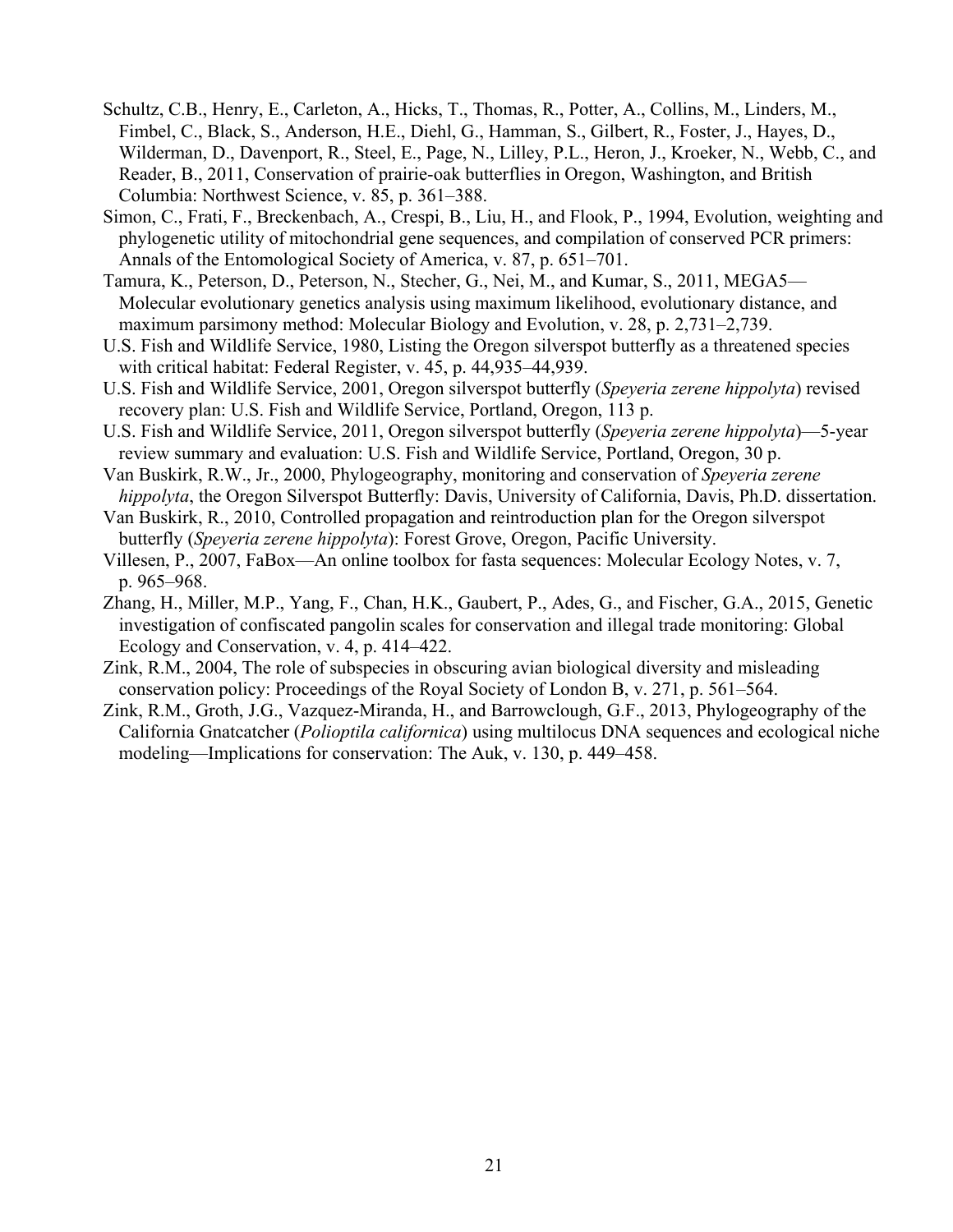## **Appendix 1. Sample Information for Oregon Silverspot Butterfly Specimens Included in This Analysis**

Appendix 1 is a Microsoft® Excel file and is available for download at http://dx.doi.org/10.3133/ofr20161162.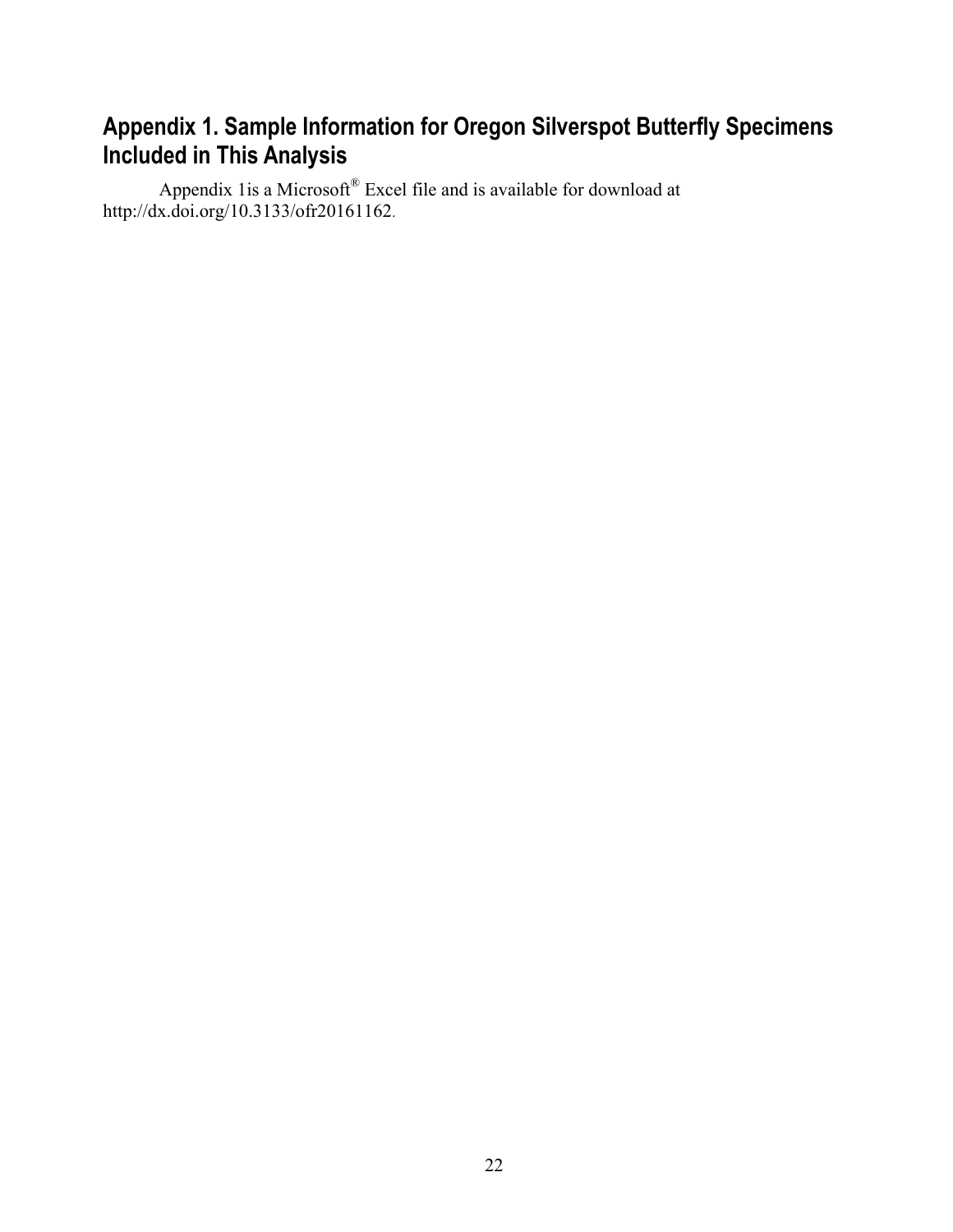# **Appendix 2. Haplotype Frequencies Among Populations of Oregon Silverspot Butterflies (***Speyeria zerene hippolyta***) and** *S. z. gloriosa*

[CA, California; OR, Oregon]

|                            |                 |                 |                 |                 |                 |                 |                 |                |                |                 |                | Haplotype       |                 |       |                 |                 |                 |                 |                 |                 |                 |                 |
|----------------------------|-----------------|-----------------|-----------------|-----------------|-----------------|-----------------|-----------------|----------------|----------------|-----------------|----------------|-----------------|-----------------|-------|-----------------|-----------------|-----------------|-----------------|-----------------|-----------------|-----------------|-----------------|
| Population                 | H1              | H2              | H3              | H4              | H <sub>5</sub>  | H <sub>6</sub>  | H7              | H8             | H <sub>9</sub> | H <sub>10</sub> | H11            | H <sub>12</sub> | H <sub>13</sub> | H14   | H <sub>15</sub> | H <sub>16</sub> | H <sub>17</sub> | H <sub>18</sub> | H <sub>19</sub> | H <sub>20</sub> | H <sub>21</sub> | H <sub>22</sub> |
| S. z. hippolyta            |                 |                 |                 |                 |                 |                 |                 |                |                |                 |                |                 |                 |       |                 |                 |                 |                 |                 |                 |                 |                 |
| Mt. Hebo, OR               | 25              |                 |                 |                 |                 |                 |                 |                |                |                 |                |                 |                 |       |                 |                 |                 |                 |                 | $\mathbf{1}$    |                 | -1              |
| Mt. Hebo (Zoo), OR         | $7\phantom{.0}$ |                 |                 |                 |                 |                 |                 |                |                |                 |                |                 |                 |       |                 |                 |                 |                 |                 |                 |                 |                 |
| Cascade Head, OR           | 7               |                 |                 |                 |                 |                 |                 |                |                |                 |                |                 |                 |       |                 | $\overline{2}$  |                 |                 |                 |                 |                 |                 |
| Bray Point, OR             | 6               |                 |                 |                 |                 |                 |                 | $\overline{4}$ |                |                 |                |                 |                 |       |                 |                 |                 |                 |                 |                 |                 |                 |
| Rock Creek, OR             | $\mathbf{9}$    |                 | 5               |                 |                 |                 |                 |                | $\mathbf{1}$   |                 |                |                 |                 |       | $\mathbf{1}$    |                 |                 |                 |                 |                 |                 |                 |
| Rock Creek (Zoo), OR       | 5               |                 | $\overline{2}$  | $\mathbf{1}$    |                 | $\overline{1}$  | $\overline{1}$  |                |                |                 |                |                 |                 |       |                 |                 |                 |                 |                 |                 |                 |                 |
| Lake Earl, CA              |                 |                 | $\overline{c}$  |                 |                 |                 |                 |                |                |                 |                |                 |                 |       |                 |                 |                 |                 |                 |                 |                 |                 |
| S. z. gloriosa             |                 |                 |                 |                 |                 |                 |                 |                |                |                 |                |                 |                 |       |                 |                 |                 |                 |                 |                 |                 |                 |
| Cape Blanco, OR            |                 |                 |                 |                 |                 |                 |                 |                |                |                 |                |                 |                 |       |                 |                 |                 |                 |                 |                 |                 |                 |
| Cape Ferrelo, OR           |                 |                 | 6               |                 |                 |                 |                 |                |                |                 |                |                 |                 |       |                 |                 |                 |                 |                 |                 |                 |                 |
| <b>Six Rivers National</b> |                 |                 |                 |                 |                 |                 |                 |                |                |                 |                |                 |                 |       |                 |                 |                 |                 |                 |                 |                 |                 |
| Forest, CA                 |                 |                 |                 |                 |                 |                 |                 |                |                |                 |                |                 |                 |       |                 |                 |                 |                 |                 |                 |                 |                 |
| Rowdy Creek, CA            |                 |                 |                 |                 |                 |                 |                 |                |                |                 |                |                 |                 |       |                 |                 |                 |                 |                 |                 |                 |                 |
| Total                      | 59              |                 | 15              |                 |                 | $\mathbf{1}$    |                 | $\overline{4}$ |                |                 |                |                 |                 |       |                 | $\overline{2}$  |                 |                 |                 |                 |                 |                 |
| Population                 |                 |                 |                 |                 |                 |                 |                 |                |                |                 |                |                 |                 |       |                 |                 |                 |                 |                 |                 |                 |                 |
|                            | H <sub>23</sub> | H <sub>24</sub> | H <sub>25</sub> | H <sub>26</sub> | H <sub>27</sub> | H <sub>28</sub> | H <sub>29</sub> | H30            | H31            | H32             | H33            | H34             | H35             | H36   | H37             | H38             | H39             | H40             | H41             | H42             | <b>Total</b>    |                 |
| S. z. hippolyta            |                 |                 |                 |                 |                 |                 |                 |                |                |                 |                |                 |                 |       |                 |                 |                 |                 |                 |                 |                 |                 |
| Mt. Hebo, OR               | $\mathbf{1}$    | $\mathbf{1}$    |                 |                 |                 |                 |                 |                |                |                 |                |                 |                 |       |                 |                 |                 |                 |                 |                 | $30\,$          |                 |
| Mt. Hebo (Zoo), OR         |                 |                 |                 |                 |                 |                 |                 |                |                |                 |                |                 |                 |       |                 |                 |                 |                 |                 |                 | $\tau$          |                 |
| Cascade Head, OR           |                 |                 |                 |                 |                 |                 |                 |                |                | 1               |                |                 |                 |       |                 |                 |                 |                 |                 |                 | 10              |                 |
| Bray Point, OR             |                 |                 |                 |                 |                 |                 |                 |                |                |                 |                |                 |                 |       |                 |                 |                 |                 |                 |                 | 13              |                 |
| Rock Creek, OR             |                 |                 |                 |                 |                 |                 |                 |                |                |                 |                |                 |                 |       |                 |                 |                 |                 |                 |                 | 21              |                 |
| Rock Creek (Zoo), OR       |                 |                 |                 |                 |                 |                 |                 |                |                |                 |                |                 |                 |       |                 |                 |                 |                 |                 |                 | 12              |                 |
| Lake Earl, CA              |                 |                 | $\mathbf{1}$    | 8               |                 | $\overline{4}$  | $\mathbf{1}$    | $\overline{1}$ | $\overline{1}$ |                 |                |                 |                 |       |                 |                 |                 |                 |                 |                 | 19              |                 |
| S. z. gloriosa             |                 |                 |                 |                 |                 |                 |                 |                |                |                 |                |                 |                 |       |                 |                 |                 |                 |                 |                 |                 |                 |
| Cape Blanco, OR            |                 |                 |                 |                 |                 |                 |                 |                |                |                 | $\overline{4}$ |                 |                 | $8\,$ | $\mathbf{1}$    | $\mathbf{1}$    |                 |                 |                 |                 | 14              |                 |
| Cape Ferrelo, OR           |                 |                 |                 |                 |                 |                 |                 |                |                |                 |                |                 | $\mathbf{1}$    |       |                 |                 |                 |                 |                 |                 | 9               |                 |
| <b>Six Rivers National</b> |                 |                 |                 |                 |                 |                 |                 |                |                |                 |                |                 |                 |       |                 |                 |                 |                 |                 |                 |                 |                 |
| Forest, CA                 |                 |                 |                 |                 |                 |                 |                 |                |                |                 | $\overline{c}$ | -1              |                 |       |                 |                 |                 |                 |                 |                 | 3               |                 |
| Rowdy Creek, CA            |                 |                 |                 |                 |                 |                 |                 |                |                |                 | 3              |                 |                 |       |                 |                 |                 | $\overline{2}$  |                 |                 | 6               |                 |
| Total                      | $\mathbf{1}$    | $\mathbf{1}$    |                 | 8               |                 | $\overline{4}$  |                 | $\overline{1}$ |                |                 | 9              | $\overline{1}$  |                 | $8\,$ |                 |                 |                 | $\overline{2}$  |                 |                 | 144             |                 |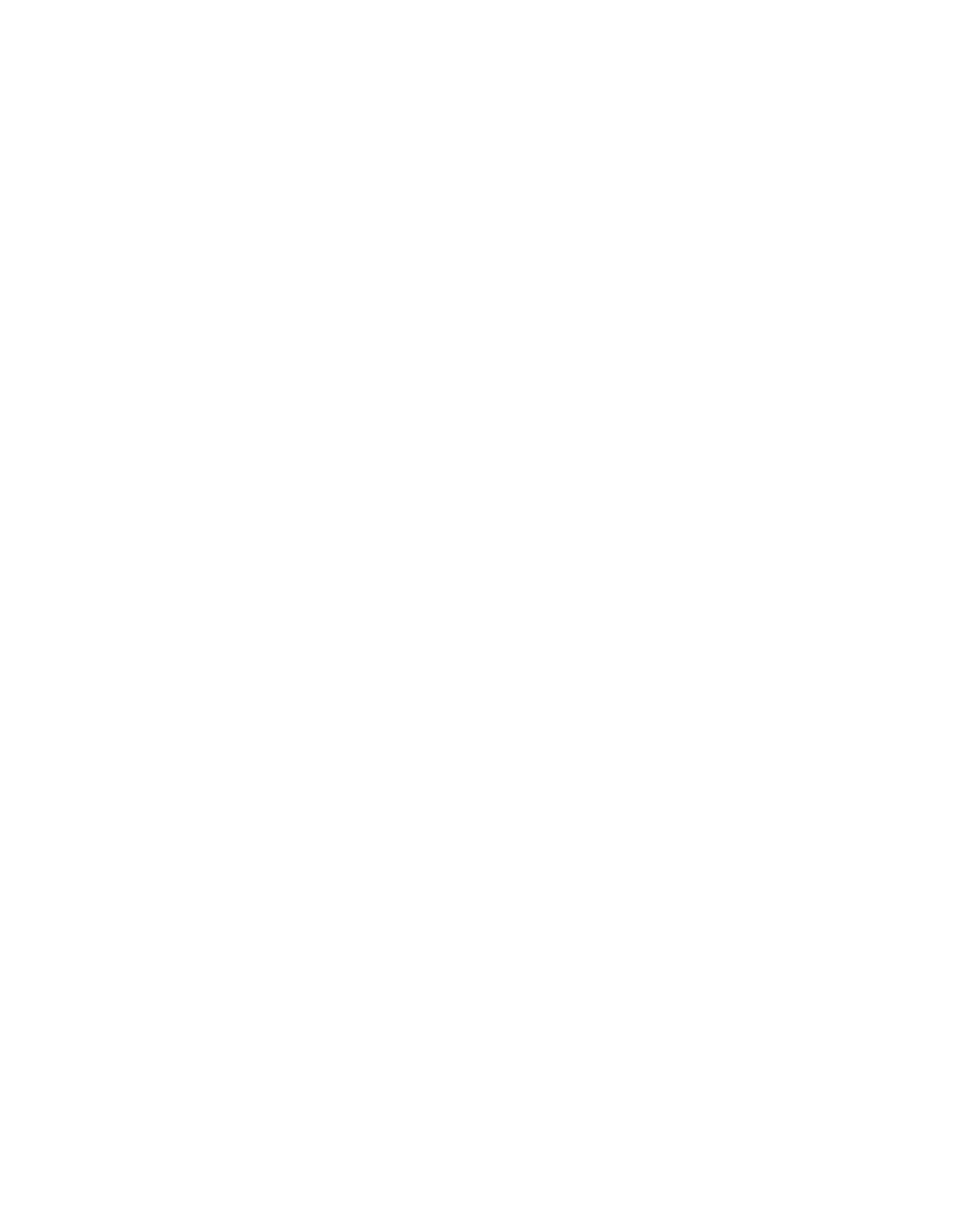Publishing support provided by the U.S. Geological Survey Science Publishing Network, Tacoma Publishing Service Center

For more information concerning the research in this report, contact the Director, Forest and Rangeland Ecosystem Science Center U.S. Geological Survey 777 NW 9th St., Suite 400 Corvallis, Oregon 97330 http://fresc.usgs.gov/